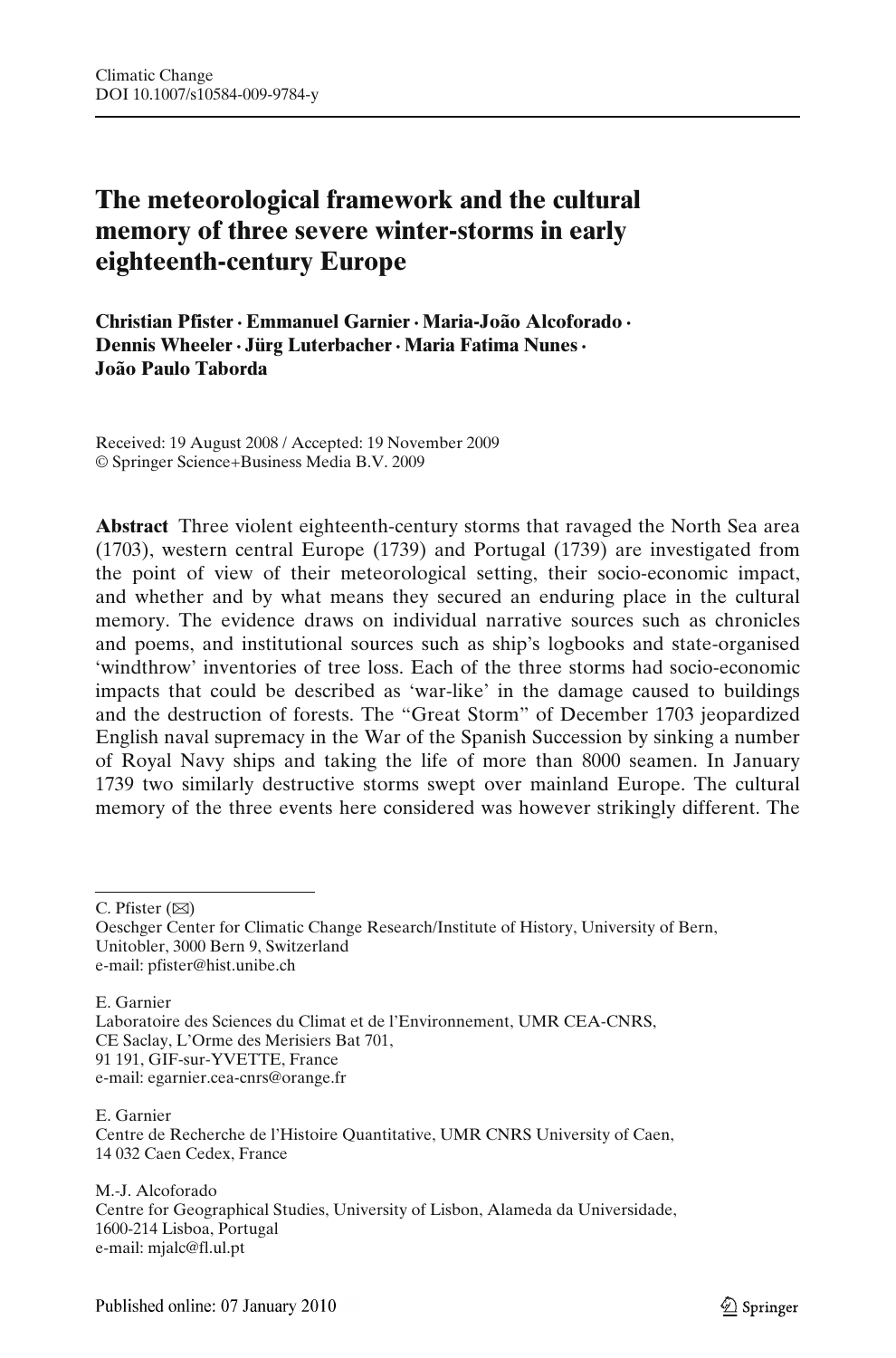sequence of storms in January 1739 though being the most protracted of the last centuries, and well-chroniceled, did not persist in the collective memories of those in France, Switzerland and elsewhere who experienced them. Likewise, the "Great Storm" was quickly forgotten on the continent, whereas its memory remained deeply rooted in England through the writings of Defo[e](#page-26-0) [\(1704](#page-26-0)). In Portugal the 1739 storm won a lasting place in the country's cultural memory owing to two poems that it inspired. Furthermore, it was recorded in the Kingdom's official newspaper, in the astronomical prognoses and in written records of the Old Regime's cultural elite.

# **1 Introduction**

"France has never experienced such a disaster! No event of a comparable severity is known in the sources for at least four centuries". Such was the unequivocal claim of the great French climate historian Le Roy Ladurie (Source S22), when he was invited to comment on the chaos created by the winterstorms "Lothar" (26 Dec. 1999) and "Martin" (27 Dec[.](#page-28-0) 1999) (Wernli et al. [2002](#page-28-0)). Both storms did indeed cause extreme damage: 88 people died, 138 million  $m<sup>3</sup>$  of timber were blown down, 400,000 telephone and power supply lines were out of order and 120 distribution pylons were destroyed leaving 2 million people without electricity (Source S23). The insured losses were estimated at 5.5 billion Euros (Schweizerische Rückversicherungs-Gesellschaf[t](#page-28-0) [2007\)](#page-28-0). This unexpected vulnerability of modern technology traumatized the French public leaving them with a feeling of powerlessness and leading them to put the blame for the disaster on the state. Both the media and politicians stressed the exceptional character of the "storm of the century" in order to allay public anxieties. Le Roy Ladurie's assertion served to revise public opinion on climate change. If the storms were unprecented, as he declared, the most likely explanation thought to be the hitherto disregarded Greenhouse Effect. However, subsequent historical research detected earlier analogues to "Lothar" and "Martin" revealing that Le Roy Ladurie was mistaken (Corvo[l](#page-26-0) [2005\)](#page-26-0) and that France, Switzerland and southern Germany had been ravaged between 14th and 18th January 1739 by a series of similarly violent

D. Wheeler

J. Luterbacher

M. F. Nunes

J. P. Taborda Escola Secundária Gabriel Pereira, Évora, Portugal e-mail: joaotaborda@hotmail.com

Faculty of Applied Sciences, University of Sunderland, Sunderland SR1 3PZ, UK e-mail: dennis.wheeler@sunderland.ac.uk

Department of Geography, Climatology, Climate Dynamics and Climate Change, Justus Liebig University of Giessen, Senckenbergstrasse 1, 35390 Giessen, Germany e-mail: Juerg.luterbacher@geogr.uni-giessen.de

History and Philosophy of Science Research Unit, University of Évora, Évora, Portugal e-mail: mfn@uevora.pt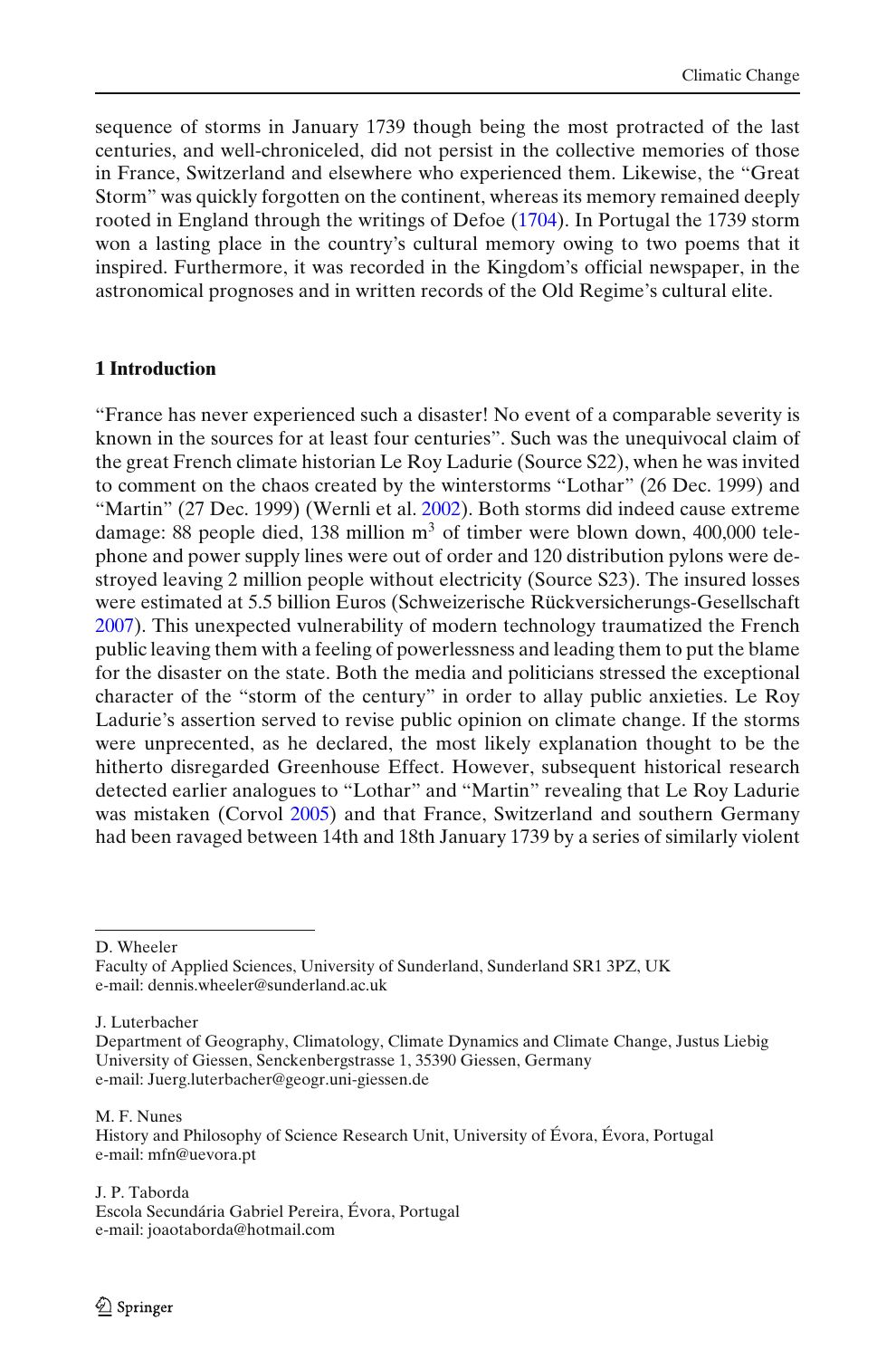windstorms. This episode is here named the "Hilaire–Prisca" event after the saint's days of the first ("Hilaire", 14th January) and the last day of its occurrence ("Prisca", 18th January). This continues the century-old practise of naming historic storms and floods on the North Sea coast after the saint's day of their occurrence (e.g. St. Elizabeth's Flood of 19th Nov. 1414) Gottschal[k](#page-27-0) [\(1971–1977\)](#page-27-0). Today, the German Weather Services (DWD) name cyclones in alphabetic order respecting, however, gender standards by alternating between female and male names (Source S28). Despite the copious entries in private diaries, the windstorm series "Hilaire–Prisca" failed to leave a trace in the "official" historical memory of France or in that of the Swiss cantons: a feature which accounts for the recent amnesia that coloured descriptions at the turn of the millennium.

The episodes of "Lothar–Martin" and "Hilaire–Prisca" raise two issues. On one hand, there seem to be significant gaps in our knowledge of the chronology of European storms even for western Europe as recently as the eighteenth century. Early work by Lamb and Frydendah[l](#page-27-0) [\(1991\)](#page-27-0) has not been followed up and our detailed understanding is restricted to case studies of the most recent decades such as "Vivian" (1990), "Lothar" (1999) (Münchener Rüc[k](#page-27-0) [1993;](#page-27-0) Schraft et al[.](#page-28-0) [1993](#page-28-0); Schüepp et al[.](#page-28-0) [1994](#page-28-0); Wernli et al. [2002](#page-28-0); Erb et al. [2004;](#page-26-0) Ulbrich et al. [2009\)](#page-28-0) and "Kyrill" (Fink et al[.](#page-26-0) [2009\)](#page-26-0). On the other hand, it is pertinent to enquire why a series of extreme storms such as the "Hilaire–Prisca" did not register in the cultural memory. This failure is perhaps yet more remarkable when it is recalled that the record of the most severe floods is possibly almost complete in the traditional historiography of both countries (Champio[n](#page-26-0) [1864;](#page-26-0) Amber[g](#page-25-0) [1890](#page-25-0)).

Considering those two issues demands a twofold approach. On the one hand, there is the meteorological context, with its inevitable spatial dimension that defines its trajectory and geographical range; this includes also the immediate consequences and impacts of the "Hilaire–Prisca" winterstorm series, all of which need to be established as part of the evidence base. On the other hand, the loss of memory needs to be explained taking into account both the vulnerability of the affected societies and the cultural and political context in which such extreme events were recorded.

Over the past two decades scholars have increasingly come to accept that "natural" disasters should be understood as both physical events and social and cultural occurrences (Mauc[h](#page-27-0) [2009](#page-27-0)). Natural forces become disastrous only within given social and cultural frameworks. "It is society where disasters occur conditioned by its economic and cultural orders as well as by its political structures" (Mauelshage[n](#page-27-0) [2009\)](#page-27-0). Significantly, the second IPCC Working Group II Report is devoted to "Impacts, Adaptation and Vulnerability" (Parry et al[.](#page-28-0) [2007\)](#page-28-0).

With regard to the loss of historical memory, the crucial dimension is culture. Socio-economic structures and culture frameworks in the past are known to be regionally and locally highly diverse, which makes generalisations difficult. To highlight the differences, two other severe eighteenth century windstorms are included in this analysis of which the historical memory was well preserved: in the litany of storms that have at various times struck the British Isles, that of December 1703 has gone down in history as "The Great Storm" and has assumed an enduring significance (Lamb and Frydendah[l](#page-27-0) [1991](#page-27-0)). The other example is from Portugal where a notable event, here denoted as the "Barbara" storm after the saint's date of its occurrence (4th December 1739) is well-chronicled. Besides its meteorological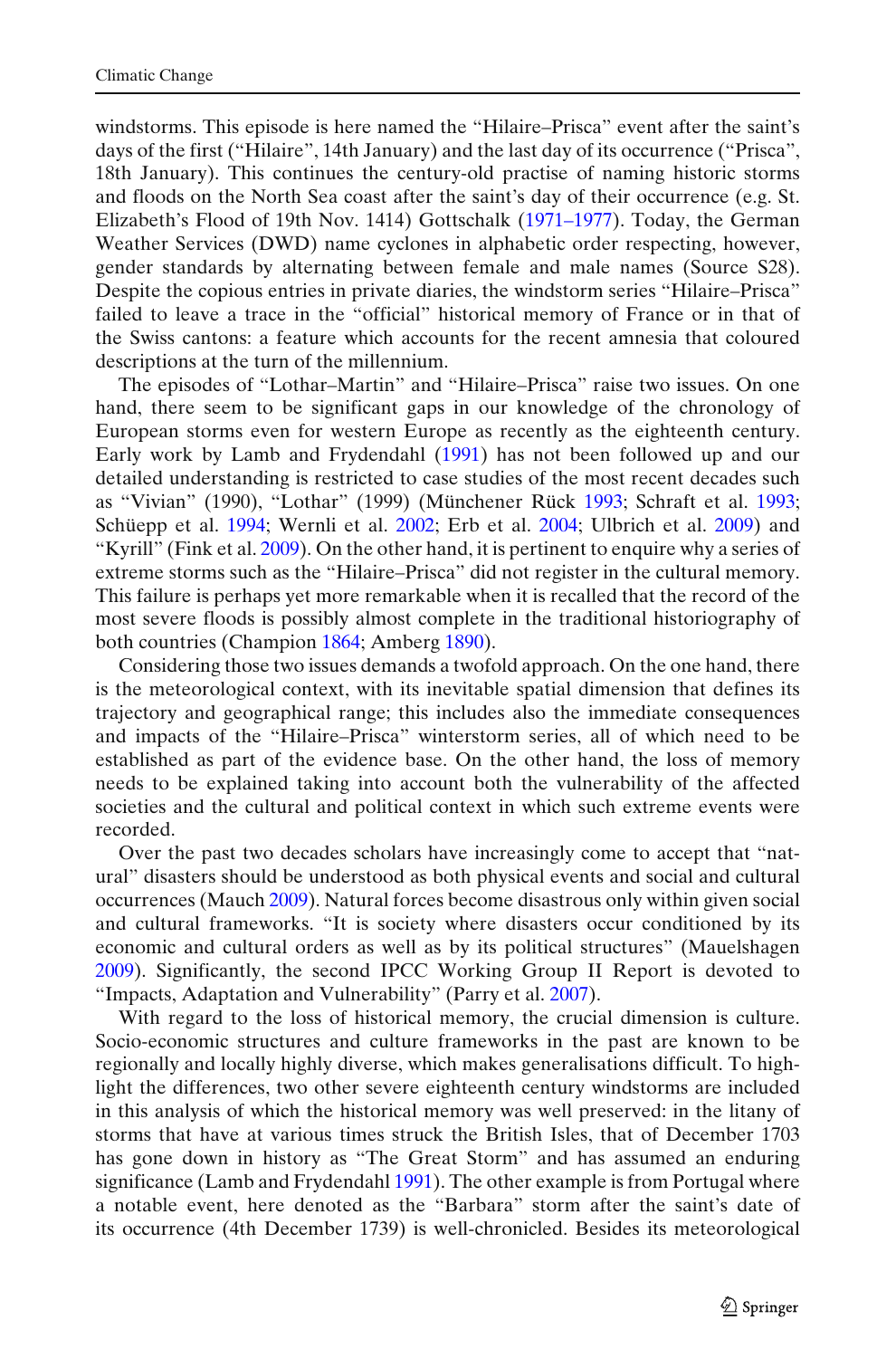<span id="page-3-0"></span>framework and socio-economic impacts "Barbara" is noteworthy from a cultural perspective, because this storm was described in two poems (see Sections [3.3](#page-11-0) and [4.3\)](#page-21-0). By covering both the physical and the cultural dimension of extreme events, this paper meets the comprehensive demands of 'Historical Climatology' as described in Pfiste[r](#page-28-0) [\(2001\)](#page-28-0).

This contribution presents in the following section both a review of scientific literature on storms in Europe over the past 500 years and hints at an immense volume of literature describing some key references in the fields of cultural history, cultural memory and historical disaster research. The third section deals with the meteorological framework and the impact analysis of the "The Great Storm", "Hilaire–Prisca" and "Barbara", each preceded by a survey of the sources. It is important to note that documentary evidence is the only source that is directly related to the socio-economic impacts of rare but significant disasters in the period prior to the organisation of instrumental network observations (Brázdil et al[.](#page-26-0) [2005\)](#page-26-0) and in that important sense differs from other 'proxy' sources such as tree rings and ice cores. This section is concluded by a comparative discussion of the three events. Section [4](#page-18-0) focuses upon the issue of cultural memory and mirrors the preceding one in the sense that each of the three events is reviewed and summarised in a fourth comparative subsection. The conclusion puts the results of the "meteorological" and that of the "cultural" section in a comparative context and identifies new research challenges.

## **2 Review of literature**

The state of research on pre-instrumental "historic" storms is geographically unbalanced. The most important text published on storm activity in the area of the British Isles is that by Lamb and Frydendah[l](#page-27-0) [\(1991\)](#page-27-0) in which they identify and describe all known major events over the past Millennium. More recently, evidence about severe storms over the British Isles is available from the English press in the form of an internet compilation (Source S1). In addition to the impressive collection on storm surges, evidence for the Dutch and German coast (Gottschal[k](#page-27-0) [1971–1977\)](#page-27-0) is available for The Netherlands from about 1400 to 1625 (de Krake[r](#page-26-0) [2005\)](#page-26-0). De Kraker [\(1999](#page-26-0)) also used data from accounts of dikes protecting the polder region in northern Flanders to trace the occurrence of high tides and storms in the past millennium. Brázdil and Dobrovolný [\(2000,](#page-26-0) [2001\)](#page-26-0), Dobrovolný and Brázdil [\(2003\)](#page-26-0) and Brázdil et al. [\(2004](#page-26-0)) investigated in detail the frequency and severity of windstorms during the past millennium on the territory of the present Czech Republic. Elsewhere in Central Europe severe storms were investigated through the Swiss National Research Program (NRP) 31 (Pfiste[r](#page-28-0) [1998\)](#page-28-0), while Schiesser et al[.](#page-28-0) [\(1997\)](#page-28-0) analysed the record of Zürich from 1864 until 1993 in order to obtain a 130 year long record of days with windspeed estimates or measurements equivalent to Beaufort 7, 8 and 9. Storm damage to forests in Switzerland from 1858 to 2007 was investigated by Usbeck et al[.](#page-28-0) [\(2010\)](#page-28-0). The winterstorms "Vivian" and "Lothar" prompted a wave of activity summarised in Schüepp et al[.](#page-28-0) [\(1994\)](#page-28-0) and WS[L](#page-29-0) and BUWAL [\(2001](#page-29-0)) while, mo[r](#page-28-0)e recently, Rohr [\(2007](#page-28-0)) provided a cultural historical analysis of extreme events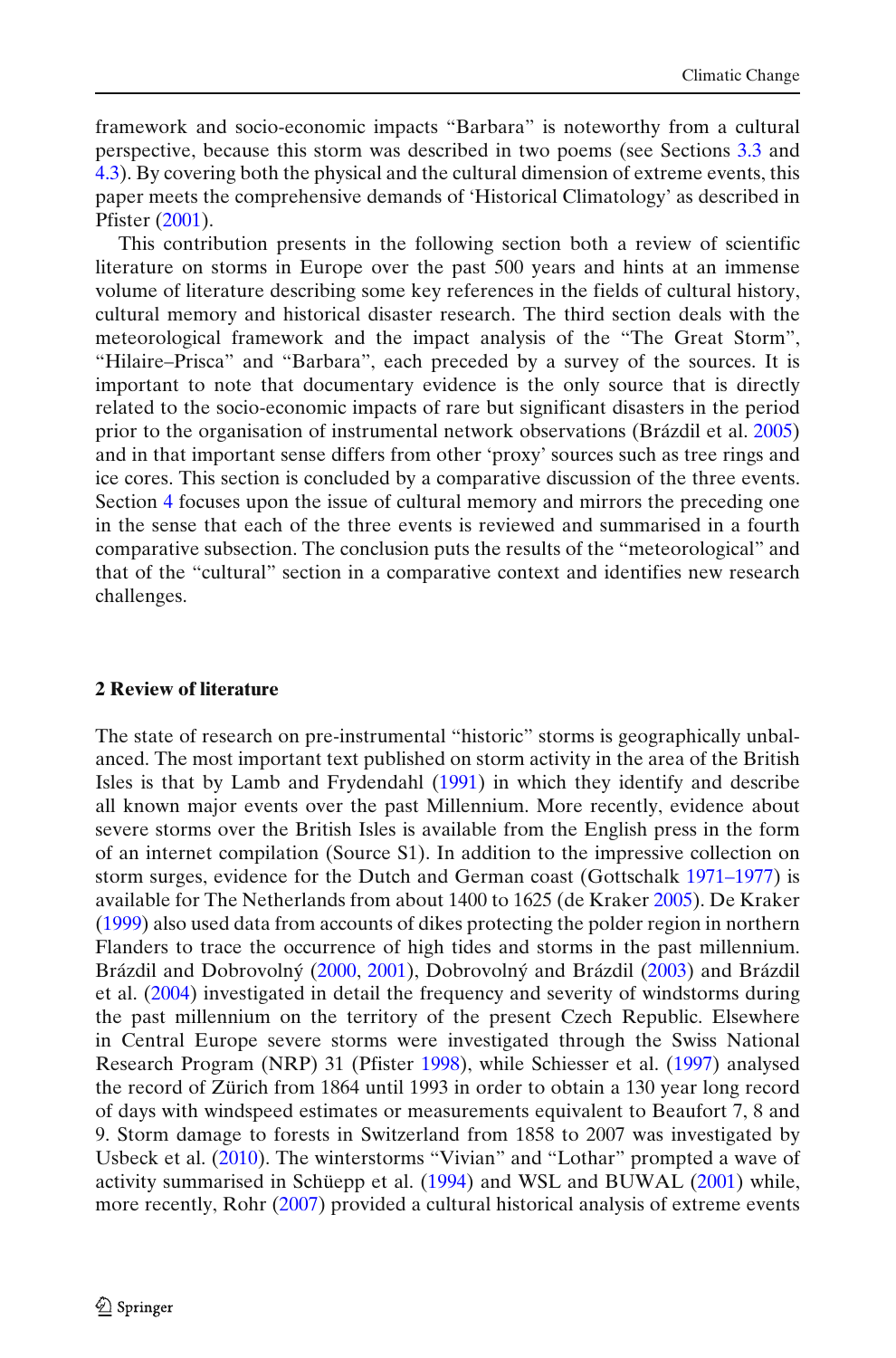in Medieval Austria which included severe windstorms. Elsewhere the picture is sketchy further back than two centuries.

For more recent times, Bärring and von Storc[h](#page-25-0) [\(2004](#page-25-0)) studied Scandinavian storminess from about 1800[.](#page-27-0) Matulla et al. [\(2008\)](#page-27-0) studied European storminess from the late nineteenth century to the present. Bärring and Fortunia[k](#page-25-0) [\(2009\)](#page-25-0) analysed southern Scandinavian storminess from 1780 to 2005 and analysed the links to the interdecadal variations in the NW Europe–North Sea region. Finally, Wang et al[.](#page-28-0) [\(2009](#page-28-0)) investigated the trends and variability of storminess in the Northeast Atlantic Region covering the period 1874–2007.

In France, research into historical climate has been slow and for a long time was the sole domain of the geographers (Dol[l](#page-26-0) [1991;](#page-26-0) Husson and Weisroc[k](#page-27-0) [2000\)](#page-27-0) but the shock of "Lothar" and "Martin" launched a wider search for documentary evidence and data. However, the resulting synthesis (Corvo[l](#page-26-0) [2005\)](#page-26-0) is incomplete and does not take into account the totality of the French territory, nor does it provide a complete synthesis of the storms since 1500. In Portugal, weather and climate were more popular topics in social and economic history, particularly when related to floods in Mediterranean agricultural societies. Critical editions of historical sources have recently been published (Miranda [2005;](#page-27-0) Lisboa et al. [2002–2005\)](#page-27-0), and several geographers have written accounts of disastrous floods of the twentieth century (Amara[l](#page-25-0) [1968](#page-25-0); Daveau et al[.](#page-26-0) [1978](#page-26-0); Roxo and Ventur[a](#page-28-0) [1986](#page-28-0); Azevêdo et al[.](#page-25-0) [2004](#page-25-0)). In the maritime setting, studies of ships' logbooks for the period 1750–1850 undertaken in the CLIWOC project (Climatological Database for the World's Oceans) have shown the value of such material as a source of reliable climatic data and storm information (Garcia-Herrera et al. [2005a,](#page-27-0) [b\)](#page-27-0) and have cast a new light on storminess in the late seventeenth century in Wheeler and Suarez-Domingue[z](#page-29-0) [\(2006\)](#page-29-0) and Wheeler et al[.](#page-29-0) [\(2009\)](#page-29-0).

Reviews of the cultural dimension of disaster perception, disaster memory and historical disaster research are necessarily fragmentary. The notion of cultural history has developed since the 1980 within several national historiographical traditions such as the New Cultural history in the Anglo-Saxon world (Burk[e](#page-26-0) [1997\)](#page-26-0), *Kulturgeschichte* in Germany (Danie[l](#page-26-0) [2006\)](#page-26-0) or the *histoire culturelle* in France (Poirrie[r](#page-28-0) [2004\)](#page-28-0) and *história da cultura científica* in Portugal (Nune[s](#page-27-0) [2004](#page-27-0)). The issue of "cultural memory" as an interdisciplinary approach for the study of cultural commemoration was framed by Jan Assman[n](#page-25-0) [\(1992](#page-25-0)) following the works by Pierre Nor[a](#page-27-0) [\(1997\)](#page-27-0) whose theme was the "sites of memory" and Maurice Halbwach's [\(1950](#page-27-0)) themed works on "collective memory". Whereas the collective memory is based on oral tradition, shared, passed on and also constructed by the group, often the family, the "cultural memory" should be understood as a social long-term memory based on written and material sources. But nature-induced disasters have remained long invisible in historiography. Traditional historians too often avoid any debate on the role of "nature" and disasters were long considered to be ephemeral in character and without any lasting consequences for society (Pfiste[r](#page-28-0) [2009\)](#page-28-0). By the late 1990s historians had already begun to recognise the importance of the environmental influences and historical disaster research developed rapidly (Juneja and Mauelshage[n](#page-27-0) [2007;](#page-27-0) Schenk and Engel[s](#page-28-0) [2007](#page-28-0)) but it needed the experience of the disaster-ridden decade of the opening years of the new century, in particular of the Sumatra–Andaman tsunami (2004) and Hurricane Katrina (2005), to initiate a general change of opinion.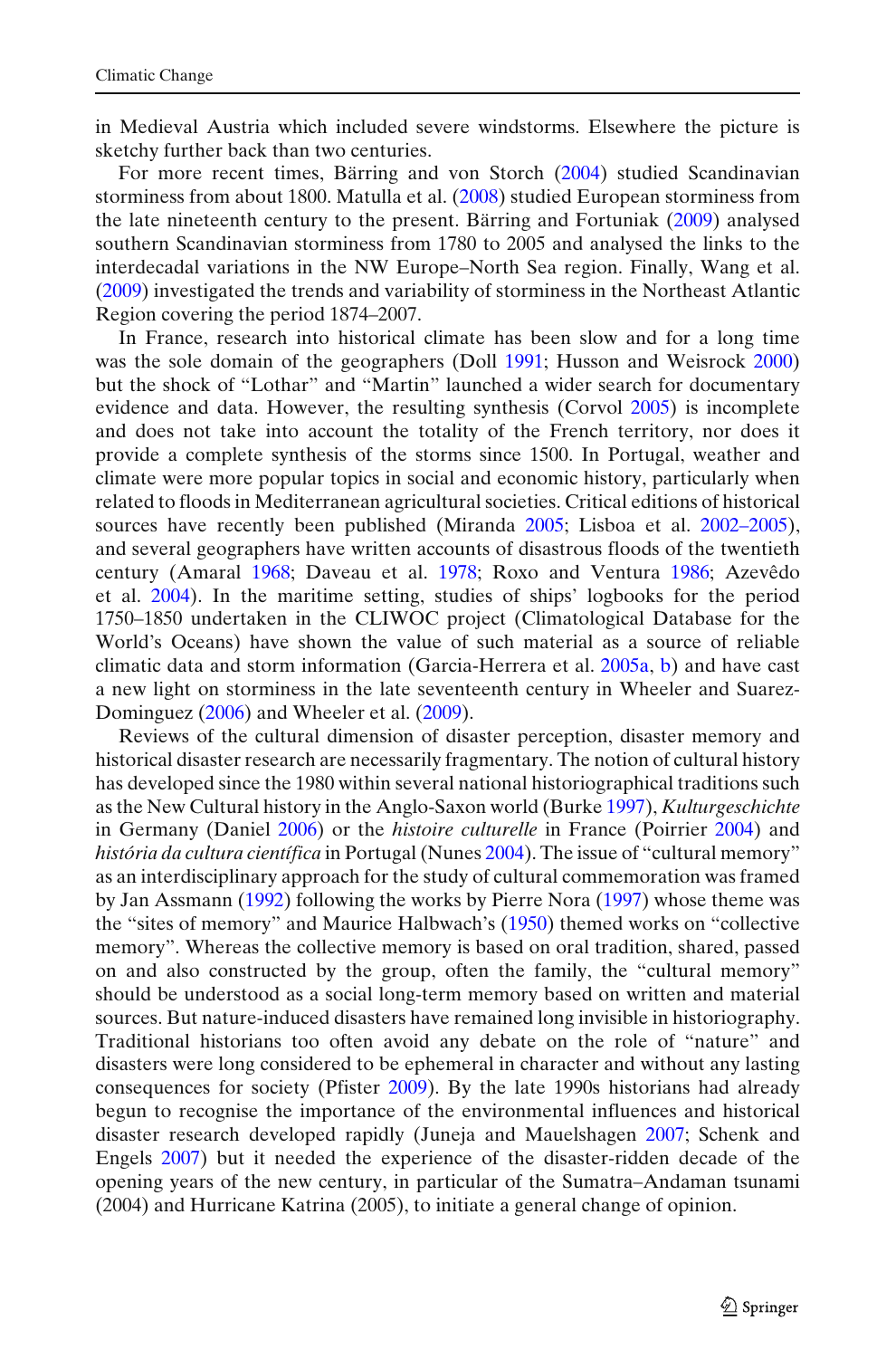# **3 The meteorological framework and impact analysis of the three winterstorms**

# 3.1 "The Great Storm" of 7/8 December 1703

In the litany of storms that have at various times struck the British Isles, that of early December 1703 has gone down in history as "The Great Storm". On the continent, where the Gregorian style was in use, the storm is dated to 7th and 8th December whereas in England, which still clung to the Julian style, the known dates are 27th and 28th November. The epithet 'great' results, in part, from its undoubted severity. It results also from the social, political and cultural milieu in which it took place in England. Many first hand accounts of the storm have been gathered together and published by the political commentator Daniel Defo[e](#page-26-0) [\(1704\)](#page-26-0) in which he provides a matchless collection of descriptions from across England with which a clear picture of the storm and of its consequences can be garnered. In part at least it is this remarkable document that has allowed the memory of the storm to endure, aided perhaps by its occurrence at a time of war when remedial measures might be more difficult to initiate, the resources being demanded elsewhere.

The meteorology of the storm has been reviewed in Lamb and Frydendah[l](#page-27-0) [\(1991\)](#page-27-0) and by Wheele[r](#page-29-0) [\(2003](#page-29-0)) who draws on information contained in ships' logbooks of the period. Wheeler and Suarez-Domingue[z](#page-29-0) [\(2006\)](#page-29-0) have already suggested that these decades were marked by an unusual degree of storm and gale activity in the latitudes of the British Isles and Wheeler's [\(2003\)](#page-29-0) paper offers cogent evidence that the period between late November and early December of 1703 was one of persistent and increasingly violent storm activity. Indeed, for the days immediately preceding the arrival of the 'Great Storm' Defo[e](#page-26-0) [\(1704](#page-26-0)) noted:

"24th [4th Dec] It had blown exceeding hard, as I have already observed, for about fourteen days past; and that so hard, that we thought it terrible weather:

Several stacks of Chimnies were blown down, and several Ships were lost, and Tiles in many Places were blown off from the houses, and the nearer it came to the fatal 26th of November, the Tempestuousness of the weath'r increas'd. On the Wednesday Morning before, being the 24th of November, it was fair weather, and blew hard; but not so as to give any Aprehensions, till about 4 o'clock in the Afternoon, the Wind increased, and with Squalls of Rain and terrible Gusts blew very furiously.

The collector of these sheets narrowly escap'd the Mischief of a Part of a house, which fell during the Evening of the Day of the Violence of the wind: and abundance of Tiles were blown off the houses that night; the wind continued with Universal violence all the next day and night; and had not the Great Storm followed so soon, this had pass'd for a Great Wind."

On 6th December this storm had moved away to the north-east, and a frontal wave was active over northern France. Towards midnight of 6th into 7th, the storm was already evident over western Wales. Moving eastwards at about 40 knots (74 km/h), it reached south-east England and Belgium in the early hours of 7th December. Defoe observed, 'about 10 o'clock our barometers informed us that the night would be very tempestuous. The mercury sunk lower than ever I had observed it.' It was during this night that so much damage was done on land and at sea. The winds scarcely abated on daybreak, and continued strong, but from a more northerly quarter as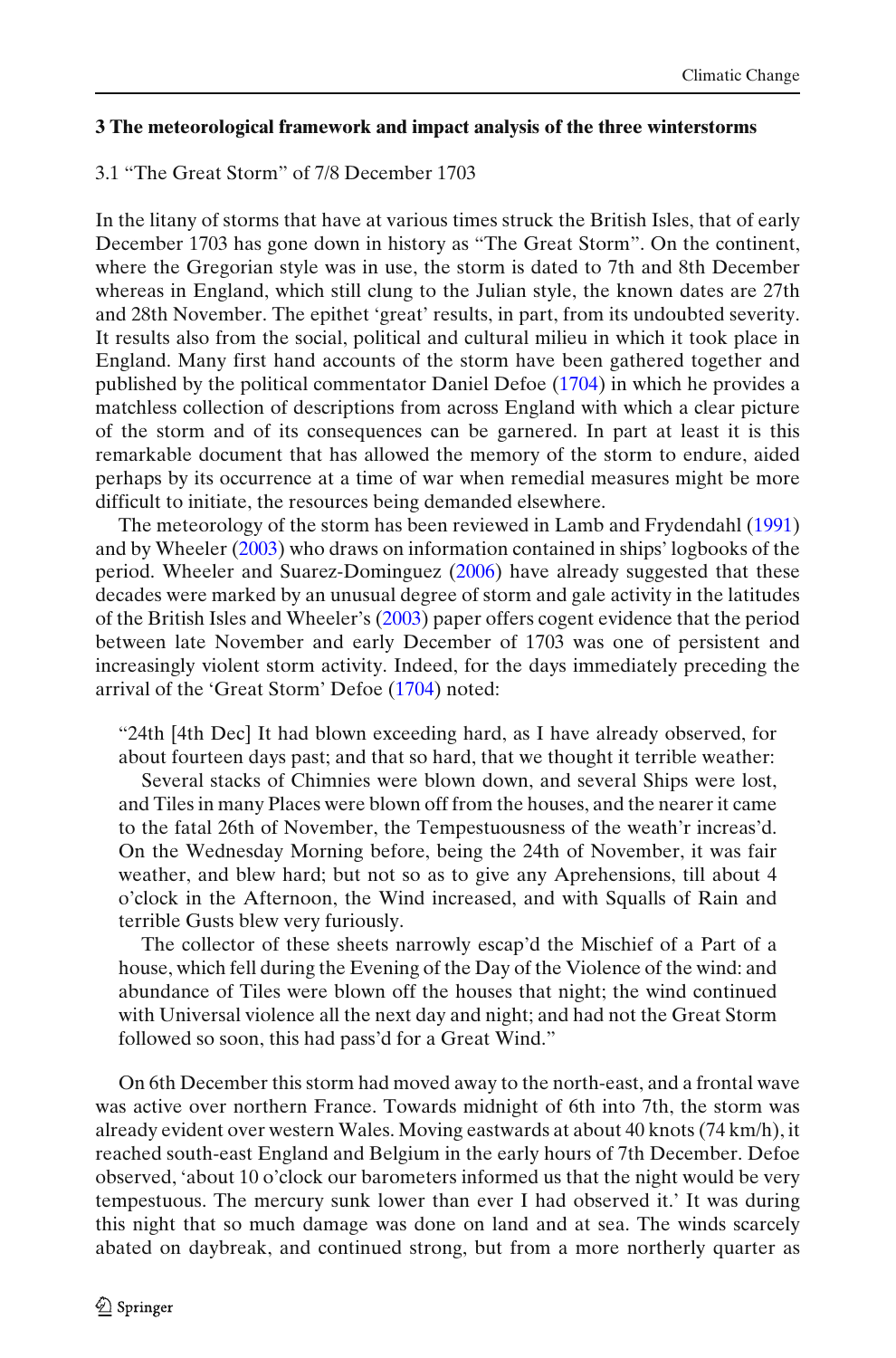the cyclone's centre moved swiftly to the north-east. This centre of the cyclone passed over Midland England (Fig. 1), leaving the most populous part of the country exposed to the worst consequences of the westerly winds on its southern flanks. In its wake was a trial of loss of life and property that is so vividly described by Defoe's accounts. Besides England the "Great Storm" also ravaged northern France, Belgium and Holland from 4 a.m. Around noon it crossed northern Germany, at 3 p.m. it struck Denmark and southern Sweden. The following morning it reached the eastern coast of the Baltic. Defo[e](#page-26-0) [\(1704](#page-26-0)) described the storm as "The greatest, the longest in duration, the widest in extent, of all the Tempests and storms that history gives any account of since the Beginning of time" (p. 14). London looked and felt, as many observers noted at the time, like a city in the aftermath of a battle (Hambly[n](#page-27-0) [2003\)](#page-27-0).



**Fig. 1** Synoptic summary of "The Great Storm" of December 1703 in England (after Lamb and Frydendah[l](#page-27-0) [1991\)](#page-27-0)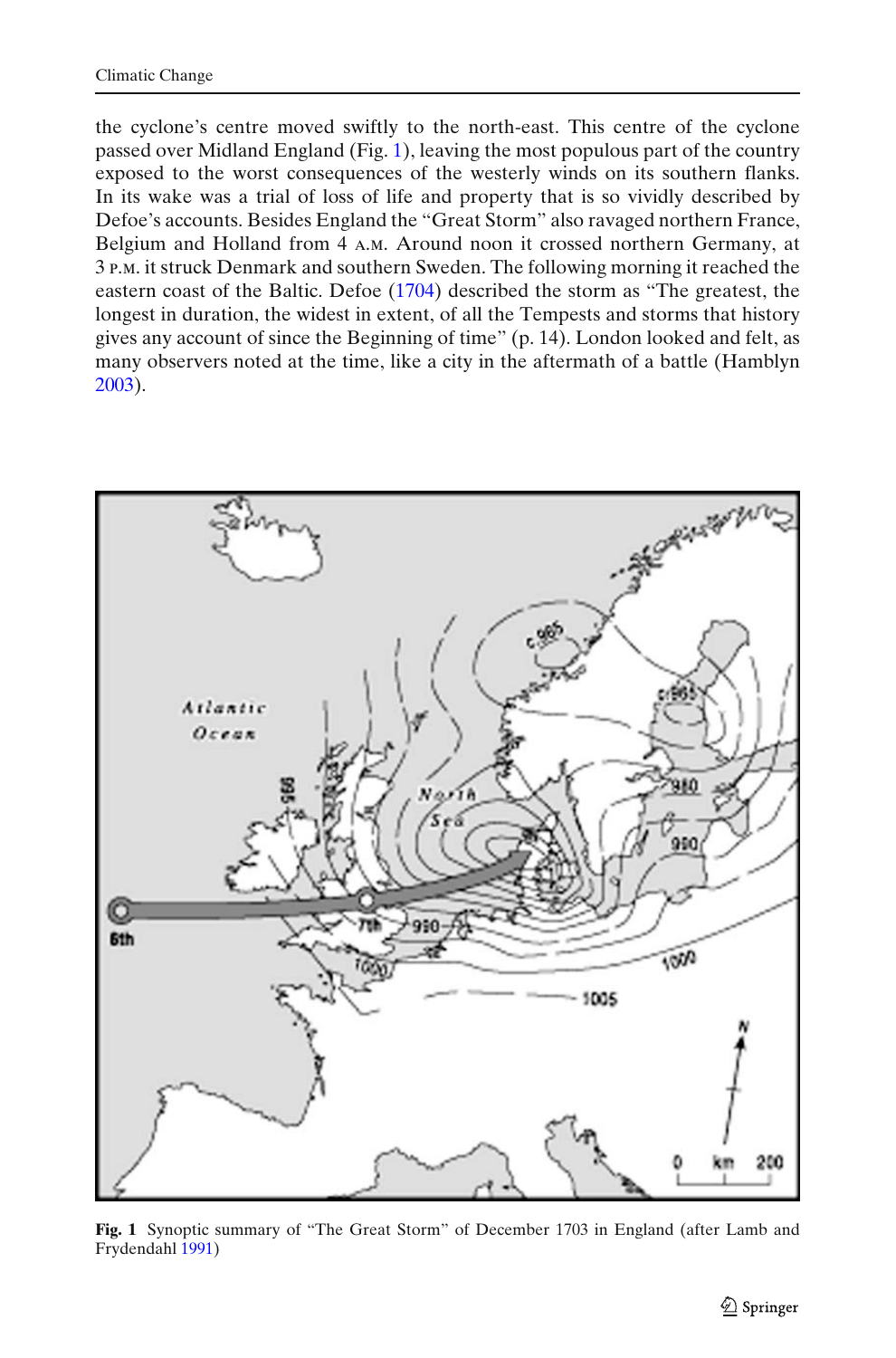The crescendo of storm activity described by Defoe created the fateful situation that caused so many vessels to founder in the English Channel. The persistent westerly winds of late November and early December not only hastened homecoming trading ships along the Channel, it also hindered those wishing to move down-Channel against the prevailing winds. These included not only the usual merchant ships but also Royal Navy vessels and by early December 1703 the Channel was full of ships waiting to off-load goods or take on supplies for embarkation. It was on this crowded scene that the storm was visited. On that night thirteen Royal Navy ships and an unknown number of merchant vessels were lost. Several thousand sailors perished as ships were overcome by the storm or destroyed on the notorious sandbanks of the English Channel. There is not scope here to describe the full range of damage, consequences and loss of life in southern England but Brayn[e](#page-26-0) [\(2002\)](#page-26-0) and, of course, Defo[e](#page-26-0) [\(1704\)](#page-26-0) provide comprehensive reviews and the former suggests the death toll to have been between 8,000 and 15,000 souls (see also Démarée and Muir-Woo[d](#page-26-0) [2009](#page-26-0)).

The damage to buildings was extensive across southern England. Between Cornwall in the west and Kent in the east, and as far north as Northamptonshire churches were unroofed of their lead, spires destroyed, stained glass windows blown in and whilst damage to secular buildings was less comprehensively narrated, it can be inferred to have been at least as extensive, especially amongst the less-soundly constructed dwellings of the poorer classes (Brayn[e](#page-26-0) [2002](#page-26-0)). Sources from the Low Countries detail that people were lifted up, houses stripped of their roof, steeples and windmills were blown down, vessels thrown on the beach and destroyed. Many dikes were badly damaged. A witness in s'Hertogenbosch compared the impact of the "Great Storm" with that of artillery fire during the recent siege of the town (Démarée and Muir-Woo[d](#page-26-0) [2009\)](#page-26-0).

Many accounts of the time describe the event as a 'hurricane'. Most famous amongst these being that by John Evely[n](#page-26-0) [\(1706\)](#page-26-0) who wrote "so many thousand goodly Oaks subverted by that late dreadful hurricane." The ships' logbooks contain many descriptions of the storm and Wheele[r](#page-29-0) [\(2003](#page-29-0)) has already reviewed mariner's weather vocabulary for this event and it is noteworthy that so few seamen, most of whom perfectly understood its tropical connotation, used the term 'hurricane' in its description. Most mariners contented themselves with the terse descriptions common in their profession, although mention must be made of Lord Archibald Hamilton (HMS *Eagle:* Source S11) who, despairing of finding adequate words at his command, merely wrote in large script, 'a violent storme in the Downs' across his logbook page.

Debate surrounds the question of the origin of this storm. Defo[e](#page-26-0) [\(1704\)](#page-26-0) associated it with a hurricane. He states that "we are told they felt upon that [Florida and Virginia] an unusual Tempest a few days before the fatal 7th December." Regrettably, Defoe does not give his source. Neither does Brook[s](#page-26-0) [\(1954](#page-26-0)) when he makes a similar claim. The exhaustive HURDAT data set (Source S24) begins only in 1851 while Ludlu[m](#page-27-0)'s series (Ludlum [1963](#page-27-0)) goes back to the hurricanes encountered by Columbus on his later voyages but makes no mention of any such event in 1703. However, many hurricanes do not make landfall and recurve around the Azores 'high' only to be re-invigorated as extra-tropical storms (Jones et al[.](#page-27-0) [2003](#page-27-0)) and the possibility can by no means be excluded although December and January are not part of the normal North Atlantic hurricane season.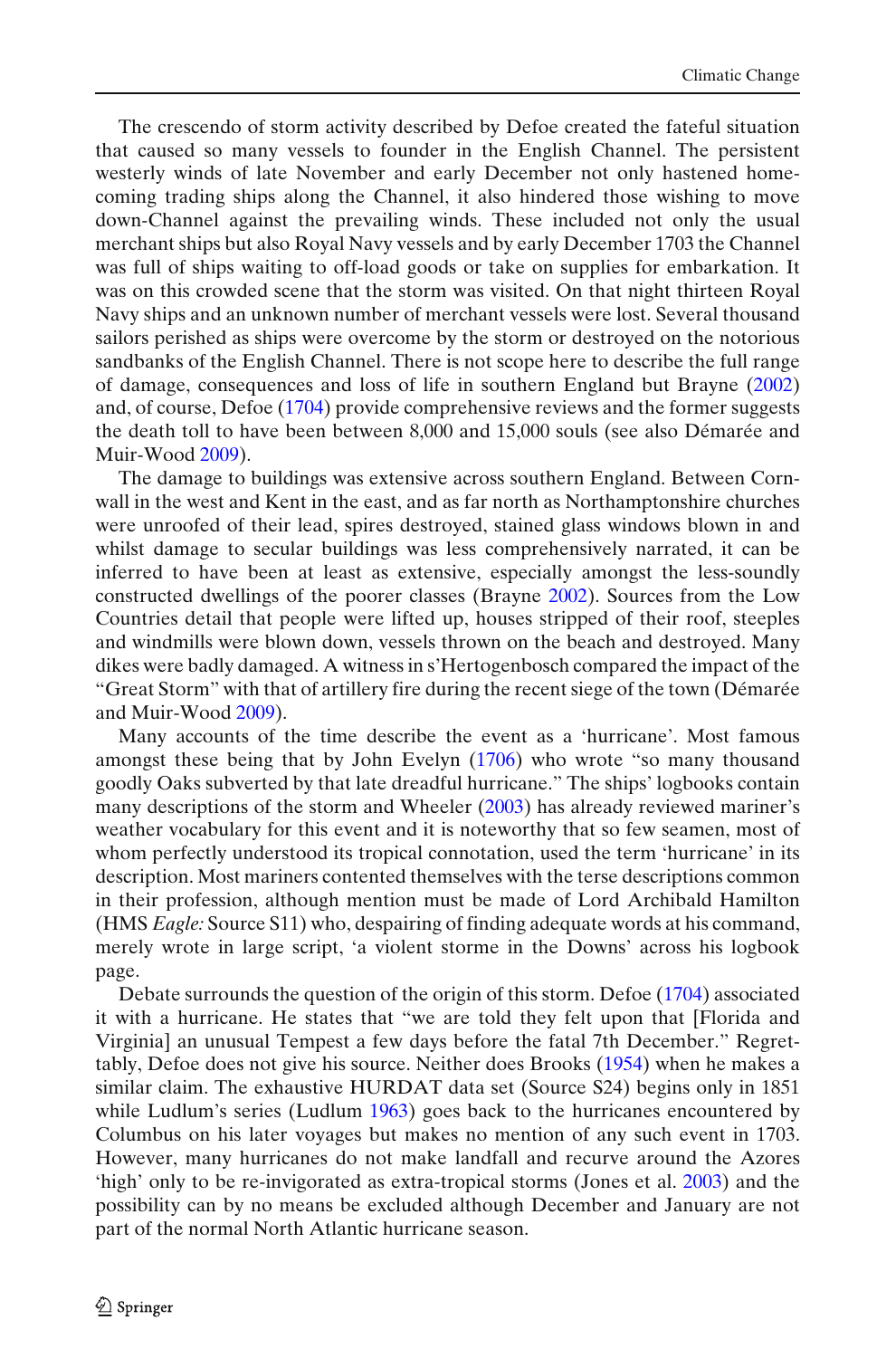Direct evidence is scarce but logbooks again provide the most persuasive, and that from HMS *Centurion* (Source S12), then moored in Nantucket (41◦N 70◦W) is informative. The record indicates cold weather with northerly winds for much of the month. The logbook notes "deep snow falling day and night" (29 November), "great snow" (1st December) and "hard gales and very cold raw weather" (2 and 3 December). A diary kept by Manneseh Minor of Stonington in Connecticut also records "great snow" on 1st with further snow on 5th (Cary Mock, personal communication). This suggests the large-scale southward movement of polar air to meet tropical air. This cold weather continued until the early December and offers a suggestion of significant and persistent temperature contrasts across the region. It is therefore this contrast rather than any tropical origin that accounts for the "Great Storm" and the rising vigour of the several that preceded it earlier in the month.

The logbook of HMS *Guernsey* (Source S13) is also informative. This vessel crossed the Atlantic, leaving Cape Henry (Virginia) on 11th November. Her passage was stormy, with a series of strong and hard gales (force 9) with winds consistently from between south-west and north-west as one system after another rendered the crossing unpleasant, if relatively speedy. The storm that Defoe noted on 4th December is recorded to have passed the *Guernsey* on 2nd ("very stormy weather and much rain and lightning") in mid-Atlantic. The Great Storm overtook her on the afternoon of 6th December when she was some 120 miles off the Lizard. Both systems appear to have made rapid progress eastwards in keeping with the proposal that they were driven by strong jet streams.

## 3.2 The winterstorm series "Hilaire–Prisca" (14th to 18th January 1739)

This series of violent winter storms is not given much attention in the catalogue by Lamb and Frydendah[l](#page-27-0) [\(1991\)](#page-27-0) nor has it persisted in the cultural memory as did Defoe's storm of 1703. It has here been reconstructed from the primary sources, which therefore need to be discussed in detail.

A variety of individual sources on gales are available for France. Heads of households noted their accounting in family chronicles ("livres de raison") together with major events affecting their lives. Because such matters affected the family budget, climatic extremes including violent storms and soaring crop prices were often referred to Torre[s](#page-28-0) [\(2000\)](#page-28-0). Though memorable personal and domestic events dominate most family chronicles, their abundance in sixteenth to eighteenth century France to some extent compensates this shortcoming. Occasionally, coastal parish registers contain brief notes such as "dreadful storm" if such events caused the death of seamen living in the community (Garnier [2000,](#page-27-0) [2004a\)](#page-27-0). Ex Votos are pictorial analogues to such remarks in parish registers. An ex voto is a votive offering to a saint in fulfilment of a vow in the form of a small painting in memory of the blessing presenting fanciful or stereotyped representations of the disaster, the relief from which the vows were offered (Fig. [2\)](#page-9-0).

The early consolidation of the monarchy in France from the fifteenth century led to the creation of a network of specialized administrative branches each of which prepared a body of institutional source documents. The most important were those of the "Intendancies of Police, Justice and Finance" who were placed at the head of each province under the reign of Louis XIV. These provincial records contain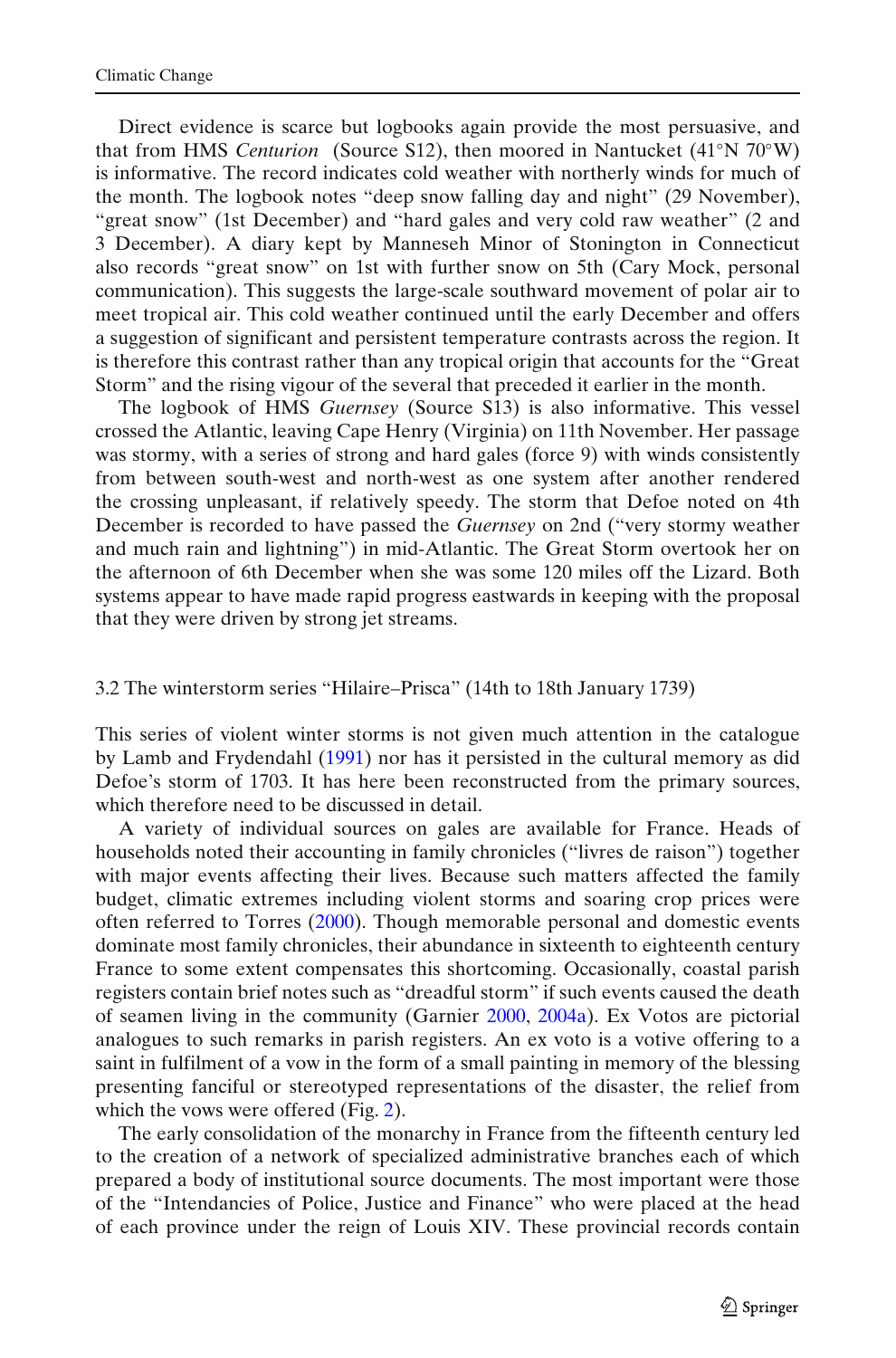<span id="page-9-0"></span>**Fig. 2** Example of an Ex voto relating to a storm in 1770 (Source S25). No evidence is known for 1739



applications by disaster victims for tax relief. Most concern hailstorms, floods and frosts, but some report petitions in which inhabitants describe the damage caused by this and other storms (Favie[r](#page-26-0) [2002](#page-26-0); Garnie[r](#page-27-0) [2007](#page-27-0)).

Windthrow inventories, the so called "chablis", are an institutional source documenting the effects of severe storms on forests in the French territory in terms of the number of trees destroyed. They were laid down according to the Great Ordinance on Water and Forests issued in 1669. The Ordinancy empowered the Royal Forestry administration to claim their part of all trees in the kingdom felled by humans or blown down by the wind (Garnie[r](#page-27-0) [2004a](#page-27-0); Puy[o](#page-28-0) [2005](#page-28-0)). Inventories give the location and the owner of the forest and detail the number, the species and the dimension of damaged trees: "The year 1739, January 14, me, Jean-Joseph Couli, guard of the Maîtrise of Rennes [..].Reports that 14 this month, between 8 hours and 9 hours of the morning, the wind being in the south produced a considerable storm with a great following thunder of a dreadful swirl, which twisted and broke a great number of trees in the forest of Saint-Aubin-des-Cormiers, in the cantons of Uzé and of the Chaine. The wind having continued all the day, the night of 19 to the 20 was followed of a considerable hurricane. Time being calmed a little, I was transported in the forest where I took note of what follows: One oak 4 feet in diameter, another 3 feet in diameter,another broken into two of 3 feet ,another reversed of 3 feet [..], Jean-Joseph COULI" (Source S26). Sometimes the beginning and the duration of the storm and the principal wind direction were also reported. The inventories were verified by superior officers on the spot and Forest Officers were personally liable for trees missing from the inventory. Thus, it was in their own interest to carry out their tasks as diligently as possible.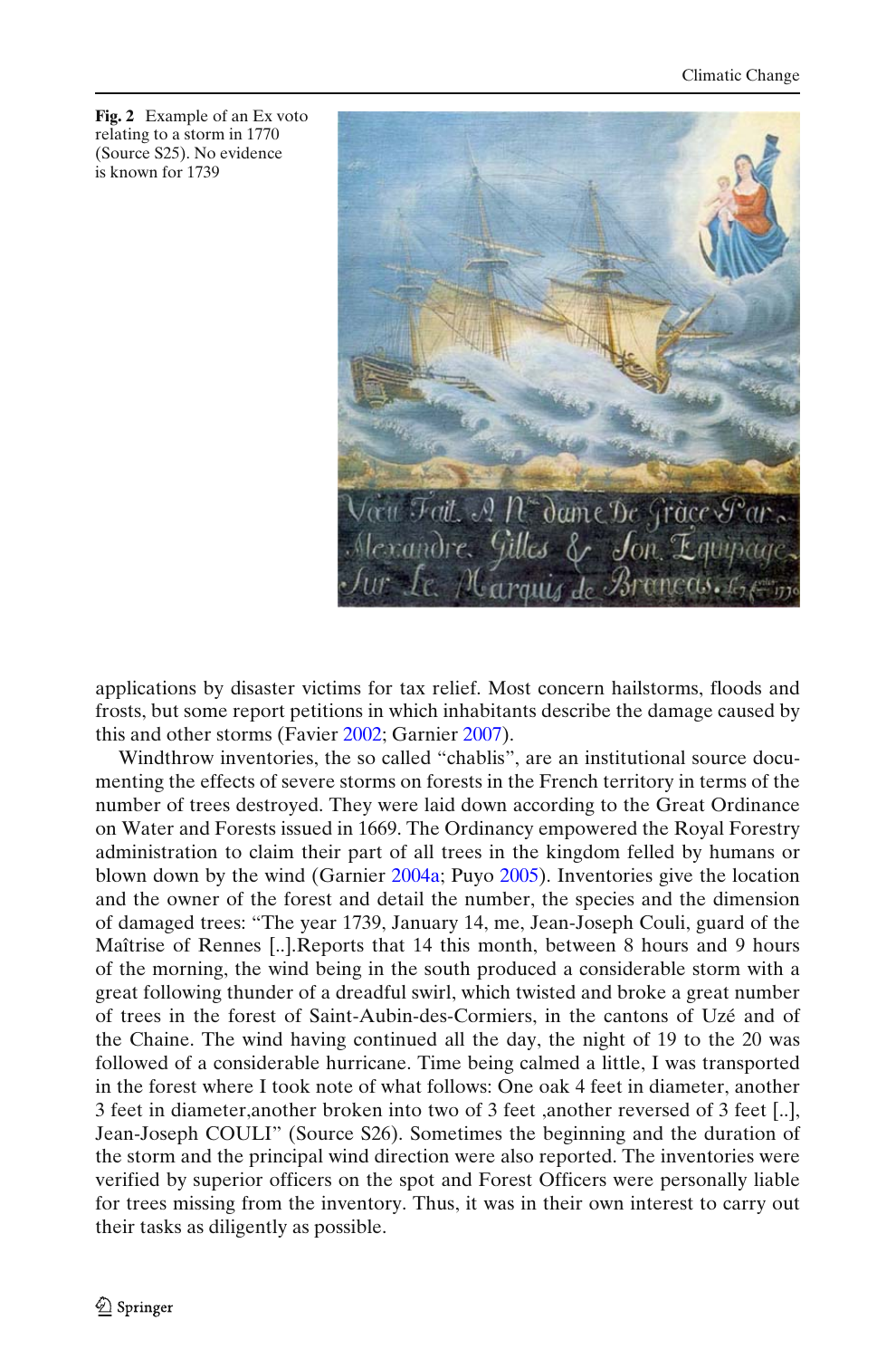In Switzerland, on the other hand, most of the evidence comes from town and village chronicles, some of which provide detailed descriptions (Pfiste[r](#page-28-0) [1999;](#page-28-0) Pfister et al[.](#page-28-0) [2009](#page-28-0); Kräme[r](#page-27-0) [2009](#page-27-0)). Valuable reports were written by Johann Bernhard von Effinger, a Bernese nobleman and agricultural reformer living in Wildegg (Canton Argovia) (Schwarz-Zanetti et al[.](#page-28-0) [1997](#page-28-0)). The windstorms were an issue that preoccupied the nascent press exemplified by the wealth of correspondence by Isaak Vetter, who was the chronicler of the tiny town of Stein am Rhein (Pfiste[r](#page-28-0) [1999](#page-28-0)).

From 14th to 24th January 1739 Western Europe was affected by a notable sequence of severe extratropical cyclones (see Fig. [6](#page-17-0) for a survey). In Colmar (Alsace) "an eight-day storm" is mentioned (Garnie[r](#page-27-0) [2004b\)](#page-27-0) while a source from the Swiss Mittelland reports strong winds mainly from the west over several days in succession (Pfiste[r](#page-28-0) [1999\)](#page-28-0). In order to provide an overview of storm activity during this month the events for which we have evidence are detailed in chronological order as follows: the first damage report came from the region of Rennes in Brittany and is dated January 14th, and timed for between 8 and 9 h in the morning. The same day the castle of Bayeux in Normandy was "largely knocked down to the ground" and the damage caused to the building was so great that it had to be rebuilt (Source S15). On the morning of 15th January, what was possibly a cold front was registered in the London area. According to a gazette a "most violent Storm of Thunder, Lightning, Wind, and Rain [...] continued for upwards of two Hours with such Impetuosity, that [...] great Numbers of Trees were blown down by the Roots [...]," (Source S1). At the Astronomical Observatory of Paris, Réaumur registered a thunderstorm the same morning accompanied by strong hail that lasted for three hours. The winds strengthened in the night of 15th to 16th January in Paris according to Jean-Dominique Maraldi (Source S16). On the morning of January 16th, day of Saint Marcellus, the gentryman Effinger in Wildegg noted the lowest air pressure level that he had ever witnessed. On the afternoon of the same day cyclone 'Marcellus' swept over the Swiss Mittelland uprooting trees and stripping roofs (Schwarz-Zanetti et al[.](#page-28-0) [1997\)](#page-28-0).

In the night of January 16th and 17th, the Abbey of Moiremont in Argonne was badly damaged (Boissier[e](#page-25-0) [2005](#page-25-0)) and the Castle of Fontainebleau came near to total destruction. The damage was assessed at 13,797 French livres which correspond to more than thirty annual wages of a worker at that time (Bell[y](#page-25-0) [1996\)](#page-25-0). In Wildegg strong warm winds persisted during January 17th and the snow on the neighbouring hills (about 800 m a[.](#page-28-0)s.l.) rapidly melted (Schwarz-Zanetti et al. [1997\)](#page-28-0). At the same time in England, Cornwall suffered from heavy rain and stormy winds (Source S1), The following Sunday January 18th at 10 a.m. the "astronomers at the Observatoire de Paris registered a sudden drop in barometric pressure to 964 hPa. The pressure rose again to 995 hPa at 3 p.m. to reach 1,016 hPa the next morning (Source S16). At 10 a.m. "Prisca" irrupted over Alsace and the Swiss Mittelland, where it ravaged until 5 p.m. being more persistent and violent than 'Marcellus' (Source S17). Central Switzerland experienced the strongest gusts between 12 a.m. and 3 p.m. The following day snowfall was abundant in the Swiss Mittelland and the Alps where avalanches did substantial harm (Pfiste[r](#page-28-0) [1999](#page-28-0)). This sequence of events clearly indicates the passage of a deep cyclone, with a well-developed warm sector, then replaced by much colder, polar, air as the sytem moved eastwards.

A second phase of storm activity resumed from Saturday night 24th January 1739: *The Caledonian Mercury* reported a devastating storm in Scotland blowing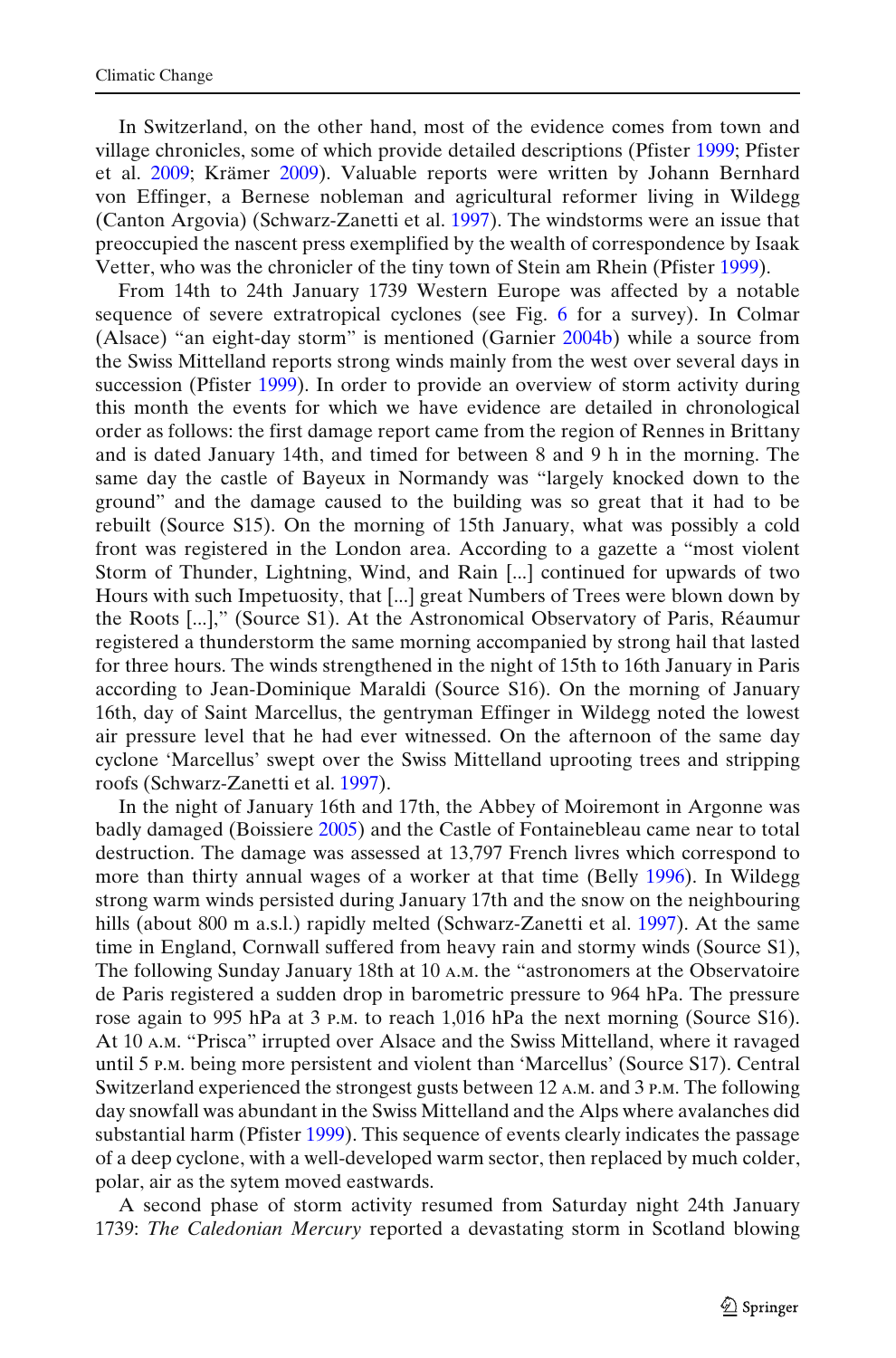<span id="page-11-0"></span>west-by-south-west, and raging from the small hours of the morning causing substantial damage. At the same time, Irish sources confirm the damage in that region (Lamb and Frydendah[l](#page-27-0) [1991\)](#page-27-0).

Damage done by "Hilaire–Prisca" in the Forests is equally well-documented and the number of records available for France is so abundant that a selection had to be made. The following examples are sufficient to describe the violence of the gales. In the north of the country, the departmental archives relate the consequences of both "Marcellus" and "Prisca" for the forests. In the region of Fontainebleau (Îled[e](#page-25-0)-France)  $15,460$  m<sup>3</sup> of timber were blown down (Boissiere [2005\)](#page-25-0). Likewise, the storms took a heavy toll on the Royal Forest of Hardt located near the Rhine. The inventory of the uprooted trees (Source S18) suggests that some 7,735 oaks of 1 to 1.50 m of diameter were blown down or broken "by the impetuous winter winds" without counting the other secondary species left out by the document (Desser[t](#page-26-0) [1996\)](#page-26-0). Likewise, tens of thousands of trees were blown down in the Swiss Mittelland: About 6,000 uprooted trees were lying on the ground in the region around Thun (Bernese Oberland). In the forests owned by the small town of Zofingen (Canton Aargovia) more than 15,000 trees were blown down. In Sirnach (Canton Thurgovia) a forest including old oak-trees was completely razed. Avalanche protection forests were razed in mountain regions such as Canton Glarus (From[m](#page-26-0) [1981](#page-26-0)) and the Canton Nidwalden (Kräme[r](#page-27-0) [2009](#page-27-0)). In the small community of Beckenried the local priest registered the destruction of a thousand fruit-trees (Krämer [2009\)](#page-27-0) (Fig. [3\)](#page-12-0).

Some gusts were strong enough to lift people and to strand boats on local beaches. Amused observers described the repeated formation of waterspouts on Lake Zürich (Pfiste[r](#page-28-0) [1999](#page-28-0)), as was also witnessed in the case of "Lothar" (WSL and BUWA[L](#page-29-0) [2001](#page-29-0)). The burghers of Colmar reported in their family record books that "the strongest houses were destroyed by the winds". The same seems to have been the case in the German town near Vieux-Brisach (Source S19). In Catholic Lorraine, places of worship drew the greatest attention. In Saulxures "the violence and impetuousness of the winds has destroyed most of the chancel, nave and spire of their church" (Garnie[r](#page-27-0) [2004b](#page-27-0)). For several other places Swiss chroniclers mention the destruction of spires and the uncovering of church roofs. In a number of churches the bells were not rung from fear that ringers might be killed by falling spires or steeples. For the same reason many services were not held (Source S20). Information on mortality is, however, hard to come by and in Zürich all that is known is that a falling tree killed two people (Source S20). In the towns houses were stripped of their roofs and in Basel alone some 30,000 new tiles were needed (Bütle[r](#page-26-0) [2008\)](#page-26-0). In Franche-Comté, the majority of farms in rural communities lost their roofs at the harshest time of year. The description made by the King's intendant is apocalyptic (Garnie[r](#page-27-0) [2004b\)](#page-27-0). Likewise, most (straw covered) roofs in the Swiss countryside were blown away and barns and huts torn apart. Quite often, people fled outdoors in panic when their homes were shattered by the gales. The abundant snowfall succeeding "Prisca" marked the final blow for many households.

3.3 Storm "Barbara" in Portugal (3rd to 6th Dec 1739)

Extreme meteorological events—particularly severe droughts and heavy precipitation leading to material losses, hunger, disease, death and social disturbance were considered to be a punishment of God, due to Man's imperfections and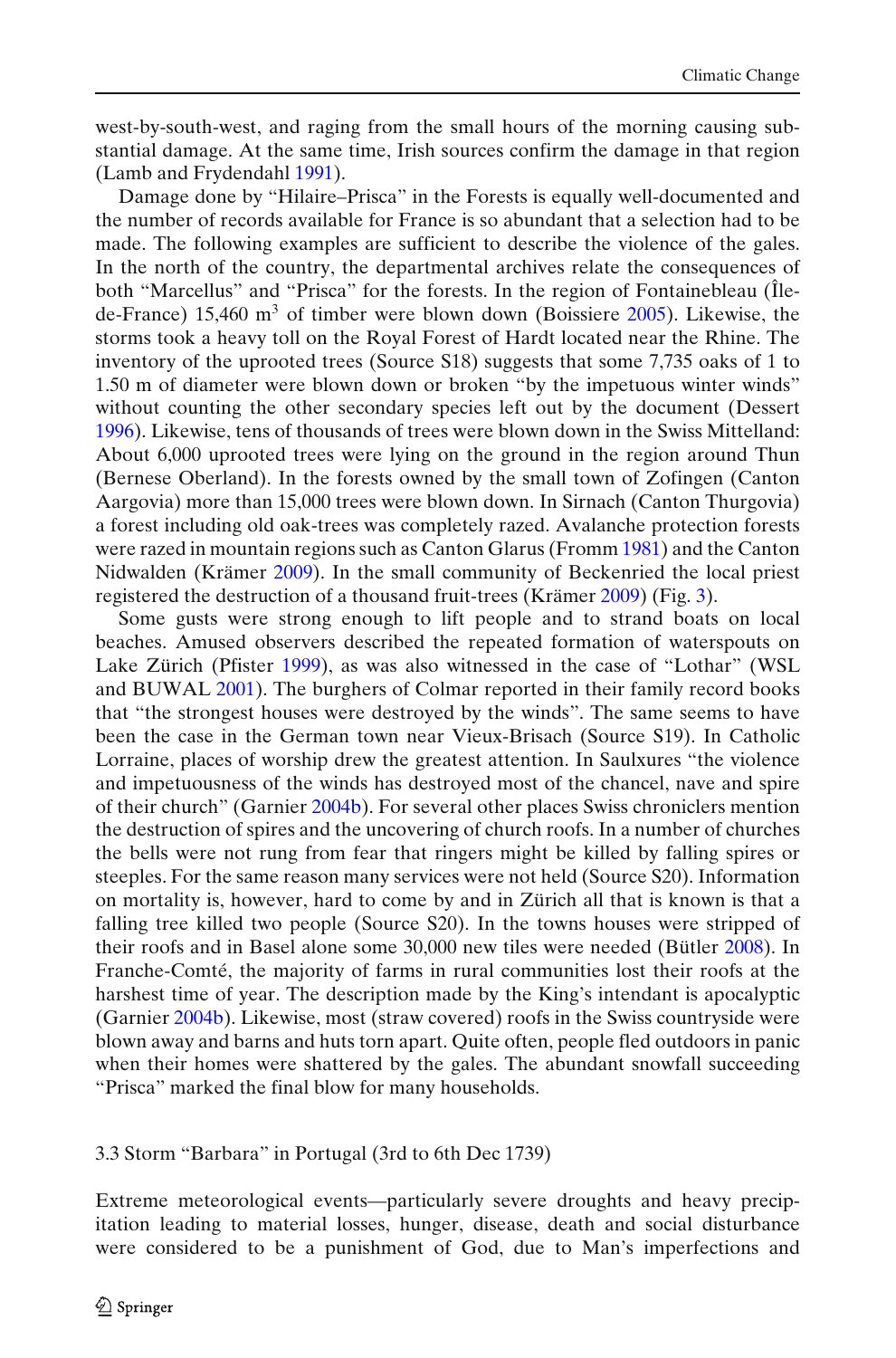<span id="page-12-0"></span>

**Fig. 3** Location of observations on "Hilaire–Prisca" in Alsace and in Switzerland

sins (Alcoforado et al[.](#page-25-0) [2000](#page-25-0); Tabord[a](#page-28-0) [2006\)](#page-28-0). Such was the case in Portugal in December 1739, but ecclesiastical records are here supplemented by more poetic descriptions.

The winterstorm "Barbara" is mentioned in at least eleven sources. Individuallywritten sources (Sources S2, S3, S4, S5, S8, S9, S10 and S14), most of which were prepared by members of social and religious elites, the regular press (Sources S6 – Fig. [4-](#page-13-0) and S7) and the Minutes of the Chapter Edicts (Source S27) of Évora Cathedral all describe the storm and its consequences. But the most important individual printed sources are in the form of two poems (Sources S4, S5) and a publication of an astronomical prognosis (Source S10) that have proved to be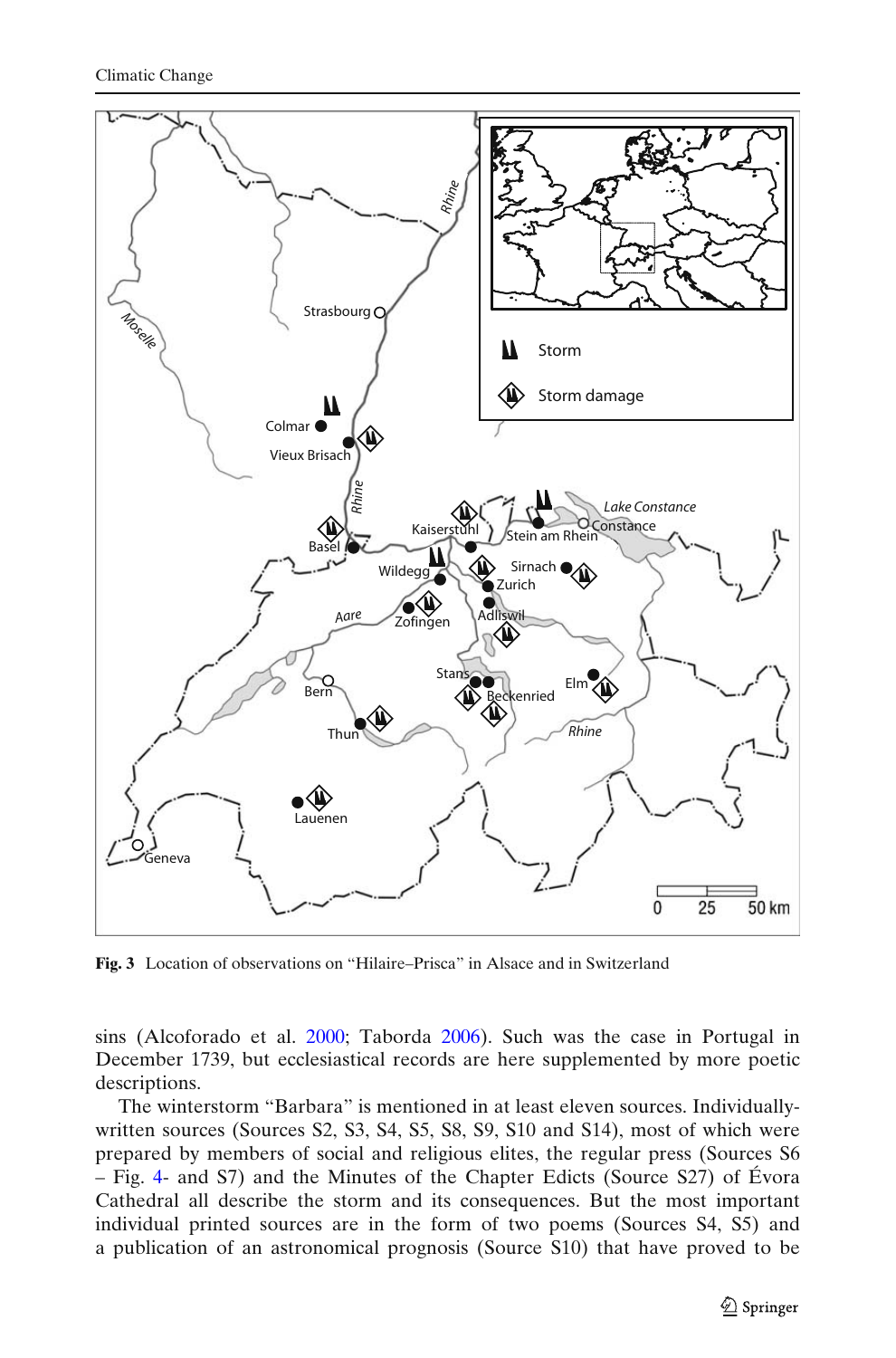<span id="page-13-0"></span>key documents in the reconstruction of this extreme meteorological event. The commentator Martinho Lopes de Morais Alão provides evidence of the "Terrible Event of the Destruction of Oporto and its suburbs that happened in the terrible month of December 1739", in a 77-strophe poem that was published in Oporto in 1740 (Source S4). A 39-strophe poem "List of the damages unfortunately caused by an intense tempest in Coimbra from the 3rd to the 6th December of the present year of 1739" was written by the Jesuit José Coreia e Alvarenga (Source S5) and printed at the Royal College of the Arts of the Jesuits, right after the storm also in 1740.

The astronomical prognosis (Source S10) refers to astronomical and meteorological ephemerides and was edited in 1742 by Father Vitorino Joseph da Costa, one of the most important writers of 18th century ephemerous literature (Carolin[o](#page-26-0) [2003\)](#page-26-0). The storm was mentioned in other manuscript sources including a two-volume contribution prepared by the Jesuit Luiz Montez Mattoso, a priest from Santarém, who in 1738 started a register of this city's memories of such events (Sources S8 and S9), and a manuscript from a cleric who wrote about Cuba (near Évora) (source S14). Finally, we have a copy of a document dated from 1739 (Source S2) and a recently printed (Fonsec[a](#page-26-0) [2001](#page-26-0)) anonymous manuscript (Source S3).

**Fig. 4** Manuscript gazette from December 8th 1739, referring to the storm (Source S6)

La 8 Le De Jembro Ser 199 Gerardes Correjos ego y moromy eny ale Jamanifusts das Cautery & time. onde tiluste à algame nov dedicilem tim Lewiz p colle och y nat de Sibi procures! etan Romirá & o Es dette londe de VValy votre de Partial, cash ca my Sind Kules ports Q helley Cents eye de Cobrio o Corolo dovents ferniste Lorto acas e viole Wim Sis may de 23 0s Navis & strangung, e. Ty que tem pa : okis they Cum novo, clas apique à vista de seu donc difronte do Pay deside e in de 30 persoay one Jutry Nãos for ras dar ac Viladas Onday acto se, camba venão Jabe nomes, ensters, donde Vous elone Widowy carvory em mes vitring deshe Likey, Cratey, Simminds Dra Timandard gri docono a Try abiggore densi Vade may neste por dolono a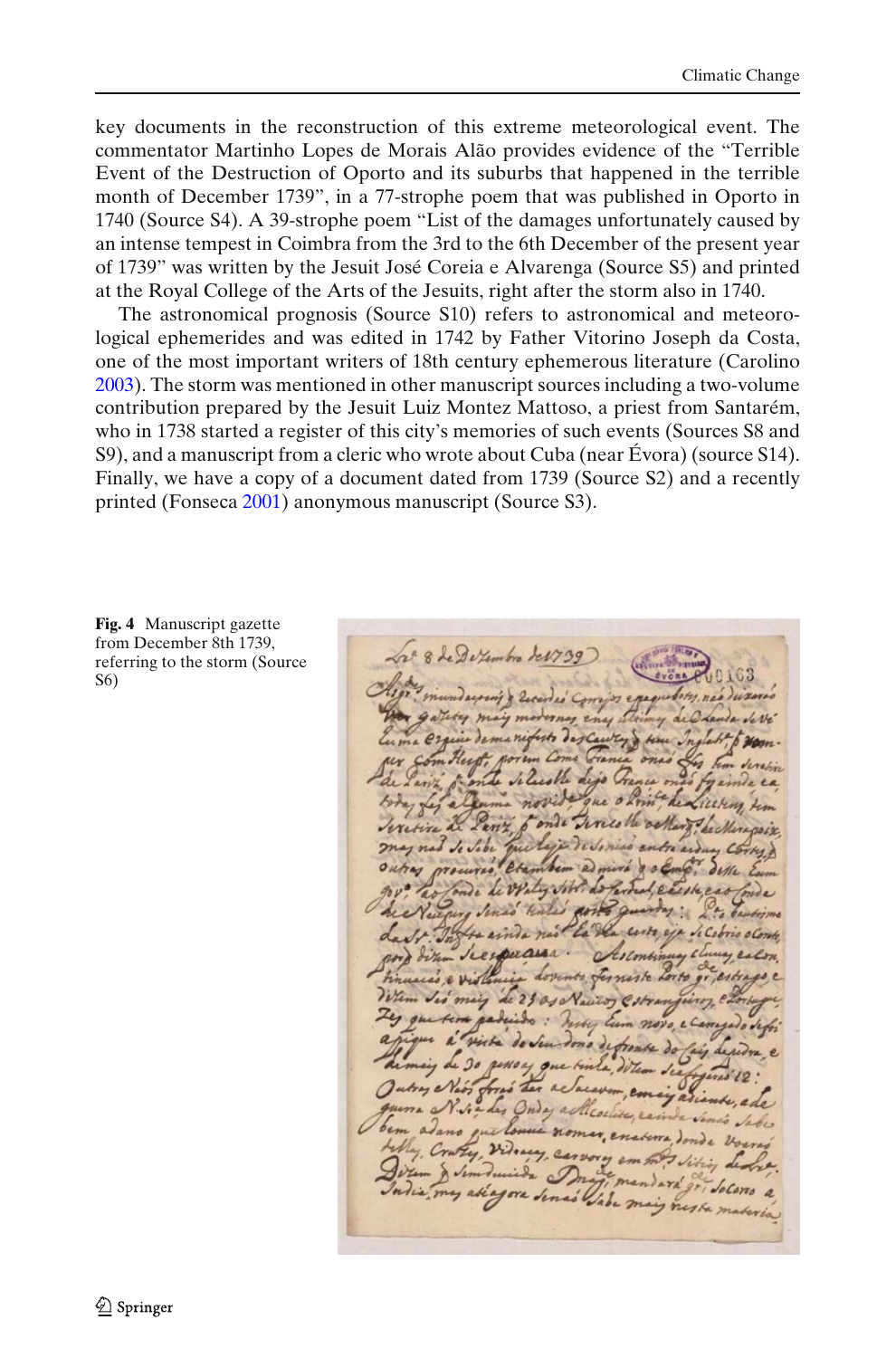Evidence about "Barbara" was also found in the form of manuscript gazettes from Évora (Source S6) and in the "Gazeta de Lisboa" (Source S7), which was the official newspaper (Lisboa et al. 2002-2005).

Between the 3rd and the 6th December 1739, the weather of Portugal was characterised by violent winds and heavy rainfall. The descriptions of poor weather and its consequences were widespread and come from many parts of the country (Fig. [5\)](#page-15-0). Costa [\(1742,](#page-25-0) Source S10) writes that "when the new moon was beginning to grow, on 3rd December 1739, a southern wind was blowing, arrogant and violent [...] and gave rise to a horrible storm [...] that caused people to forget the older ones" (p. 1). In relation to wind force, expressions such as "horrible hurricane" and "disastrous storm" (Source S14) were commonly used. In addition to the violence of the winds, there was heavy rainfall following an already wet autumn (Source S6).

"Barbara" caused great damage in Oporto, as Alão describes in his poem (Source S4). He specifies the date of the beginning of the flood (3rd December, strophe XIII), and marks the 4th and 5th as the dates when the most torrential rain and flooding occurred (strophe XV) and the 6th as the day when the storm came to an end. In the first strophes, general indications are given about the violence and the clamour of the wind and its consequences. Only later in the poem (strophes XIV, XV) is rainfall mentioned, together with thunder and hail: the author writes about a new "deluge" and a tempest of rain and wind (strophe XVI). In his description of the floods of the Douro River (Fig. [5\)](#page-15-0) Alão gives a detailed geographical description of the damage. In Peso da Régua, in the area of the port wine vineyard, destruction was widespread. In Oporto the port wine storehouses on the Douro suffered massive destruction and were rendered a "universal ruin". In the western areas of Oporto people escaped their houses through windows and roofs as the level of the Douro rose.

After strophe XLV the destruction of churches and public buildings of Oporto is described, from which the limits of the flood can be assessed. Storm-force winds blew first from the south and Alão indicates that the storm lessened when the wind direction backed to the north. Thanksgiving ceremonies are described at the end of the poem (Source S4).

Further south in Coimbra (Fig. [5\)](#page-15-0), the storm is described in the poem by Alvarenga (Source S5). Unlike Alão's poem there are few descriptions of places and the sequences of events but the dates (3–6 December 1739) are included in the title. Heavy rainfall, hail, thunderstorm, lightning and particularly strong winds are referred to several times as well as very high floods of the Mondego river causing loss of human lives and enormous material damages (including the destruction of the bridge over the rivcr) turning the city into a landscape of ruins. Alvarenga emphasises the amplitude of the floods stating that the streets were transformed into rivers and the houses into islands, he continues:

More and more the violent winds

Are causing universal ruins

From side to side compelled

Devastating buildings and houses

In Santarém (Fig. [5\)](#page-15-0) and in surrounding areas intense rain began on December 2nd 1739 and on the 3rd the level of the Tagus continued to rise until Friday 4th. The flood was cited as the highest of the preceding 40 years (Source S9). The author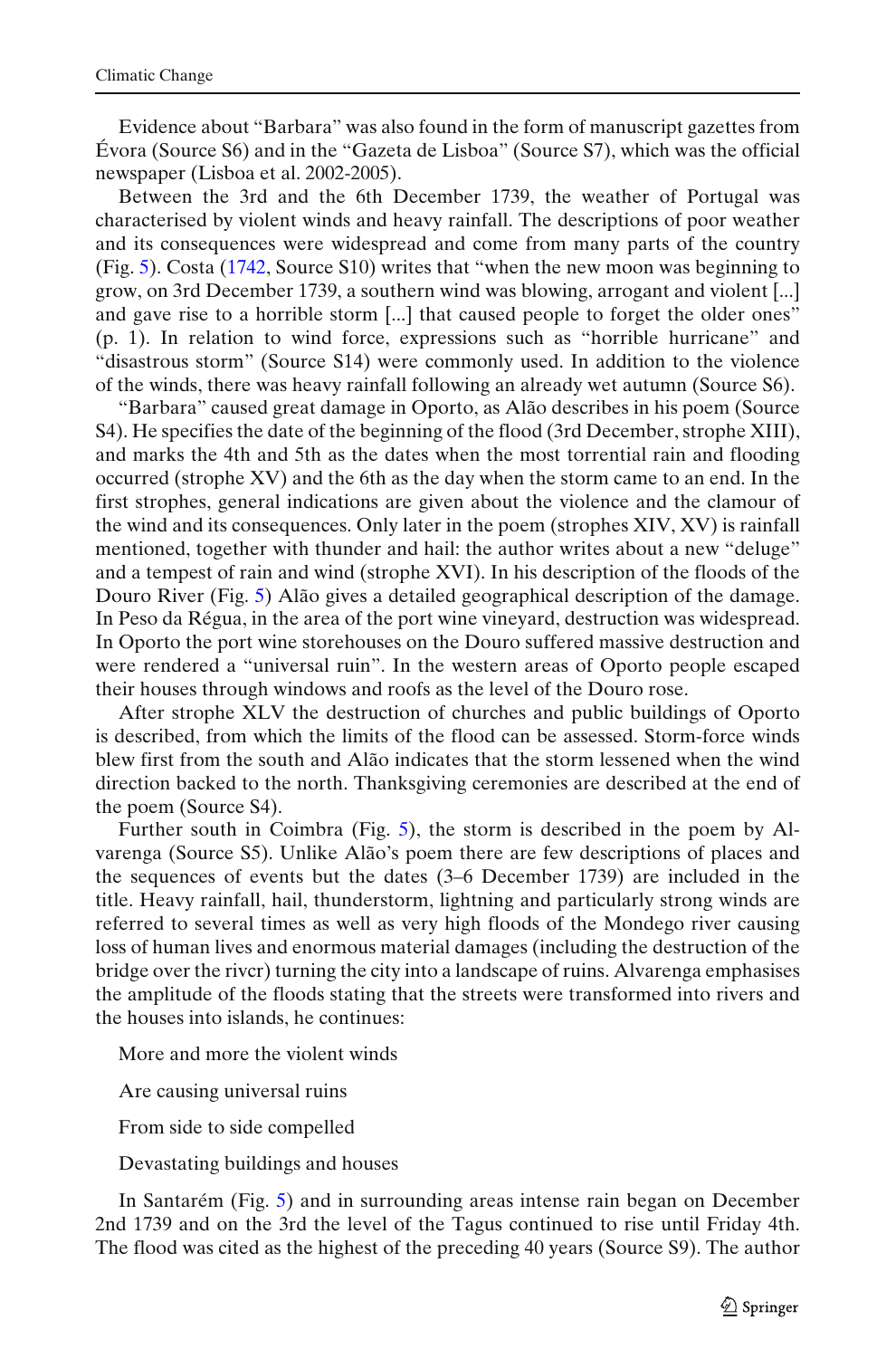<span id="page-15-0"></span>

**Fig. 5** Map of Portugal representing the observations during "Barbara" (adapted from Tabord[a](#page-28-0) [2006\)](#page-28-0)

had already written about the very wet years of 1735 and 1736, (Source S8) but he describes this episode as worse than any he could remember. November 1739 had been a very rainy month and there is a reference to a "terrible day" (with no date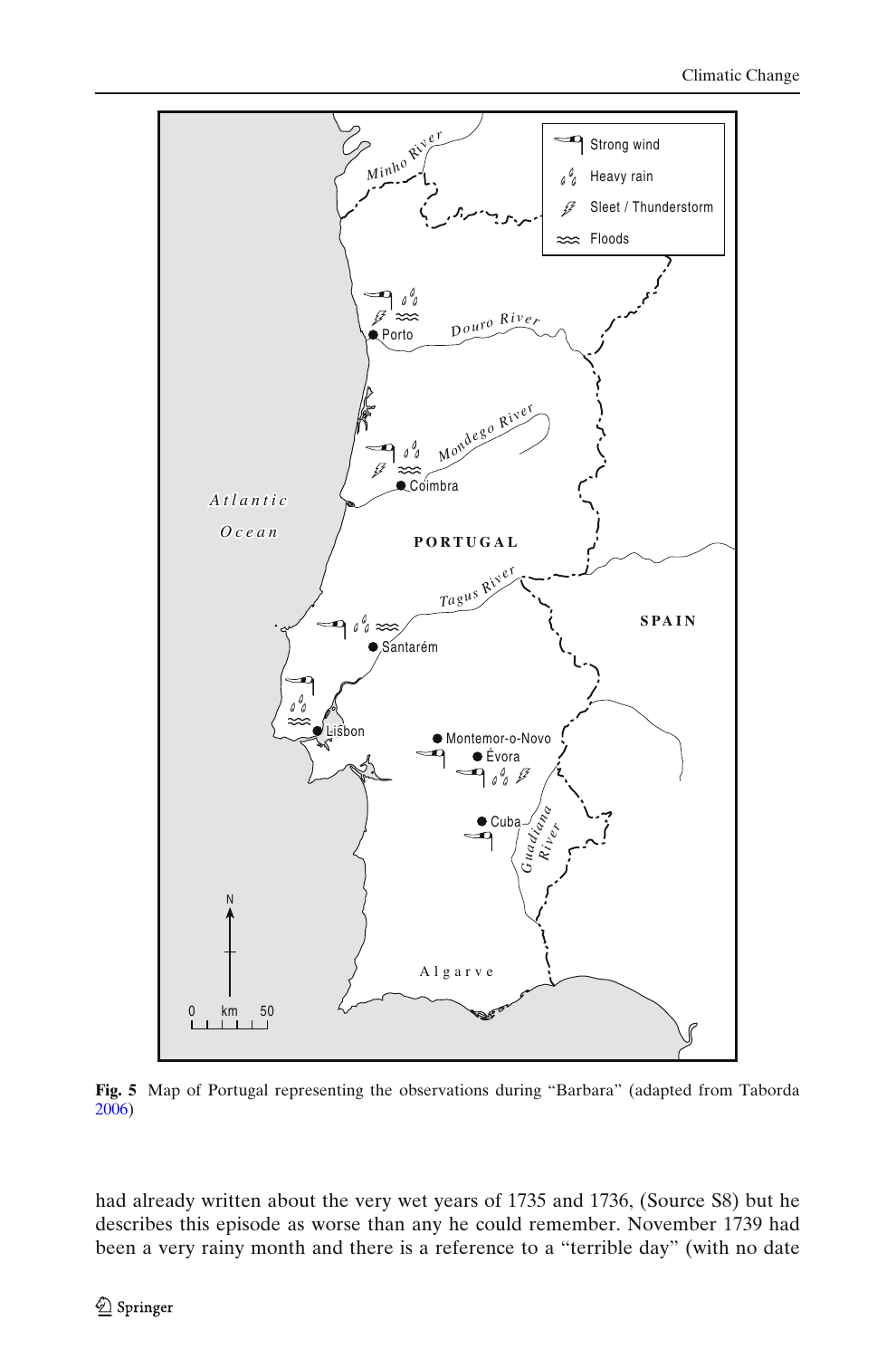indication) when it rained ceaselessly for 15 h leading to the first autumn floods of the Tagus. This intense rain doubtless added to the December floods, as the soils were already saturated (Source S6).

For Lisbon there also exist detailed accounts of the consequences of the heavy rain, and of the strong wind that threw people to the ground, unroofed houses and unrooted trees (Source S10). There was so much driftwood available that city inhabitants were able to collect wood for their personal needs for long afterwards (Fonsec[a](#page-26-0) [2001](#page-26-0)). There are also references to damage "to more than 23 Portuguese and foreign vessels", that were anchored in the Tagus estuary (Source S6), at least one was sunk standing on the anchorage and 12 were swamped (Sources S6, S7, S10; Fonseca 2001). The southerly winds were so violent that warships anchored in the Tagus drifted upstream several kilometres (Source S7).

These observations on wind direction and strength are confirmed in the logbooks of two English vessels HMS *Seaford* (ADM51/4336/III) and HM*S Adventure* (ADM51/12/XII) anchoring in Lisbon. On 3rd December a storm with heavy rain is referred to between 1 and 2 pm. The pilot writes of "hard gales" (Beaufort 9 and 10) on the 4th and "fresh gales" (Beaufort 7 and 8) on the next day. During "the latter part" of the day the weather is reported as cloudy with "small showers" of rain. The wind had backed to northwest and north, which agrees with Alão's statement (Source S4) for Oporto. Northeasterly winds and calms with 'fair weather" are reported on 7th December suggesting the reappearance of anticyclonic conditions.

Further south, in Évora (Fig. [5\)](#page-15-0) the 1st of December procession in honour of the King John IV was confined within the cathedral and the cloister but the most intense "water storm" occurred on 4th and 5th December, accompanied by thunder on the 4th—St Barbara's day—this saint being ironically the "protector" from thunder (Source S3 and Fonseca 2001)!

#### 3.4 Discussion

Considering the almost identical geographic range and the similar meteorological context of the "Great Storm" and "Hilaire–Prisca" it is appropriate to discuss these two events collectively whereas "Barbara" needs to be dealt with separately.

Lamb and Frydendah[l](#page-27-0) [\(1991](#page-27-0)) estimate the surface wind speeds of the "Great Storm" in England to have been up to 80 or 90 knots (approximately 140 to 155 km/h) and this places it firmly in the 'hurricane force' category of the Beaufort-Scale [in fact a scale 1 hurricane]. Considering its impacts in the Low Countries, Démarée and Muir-Woo[d](#page-26-0) [\(2009](#page-26-0)) place it among the most violent storms of the last 500 years and compare it to "Lothar" and "Martin" (1999). However, in Lamb and Frydendahl's [\(1991](#page-27-0)) catalogue of such events in the North Sea region the "Great Storm" ranks only fifth in their series scoring 9,000 on their 'severity index'. Just 9 years earlier a storm in November 1694 scored 10,000; the storms of 4th February 1825 and of 10th–12th December 1792 score 12,000, and that of 15/16th October 1987, 20,000.

The month of January 1739 was however characterized by a long series of violent storms over the North Atlantic Ocean and Europe. The entire sequence lasted from January 14th to 24th i.e. approximately 240 hours. Lamb and Frydendah[l](#page-27-0) [\(1991\)](#page-27-0) only mention its final "Scottish" phase (24th January) and did not include it in the list of long lasting storms. However, considering the "continental" phase alone of "Hilaire– Prisca", the gales lasted for about 100 h. No storm in Lamb and Frydendahl's [\(1991\)](#page-27-0)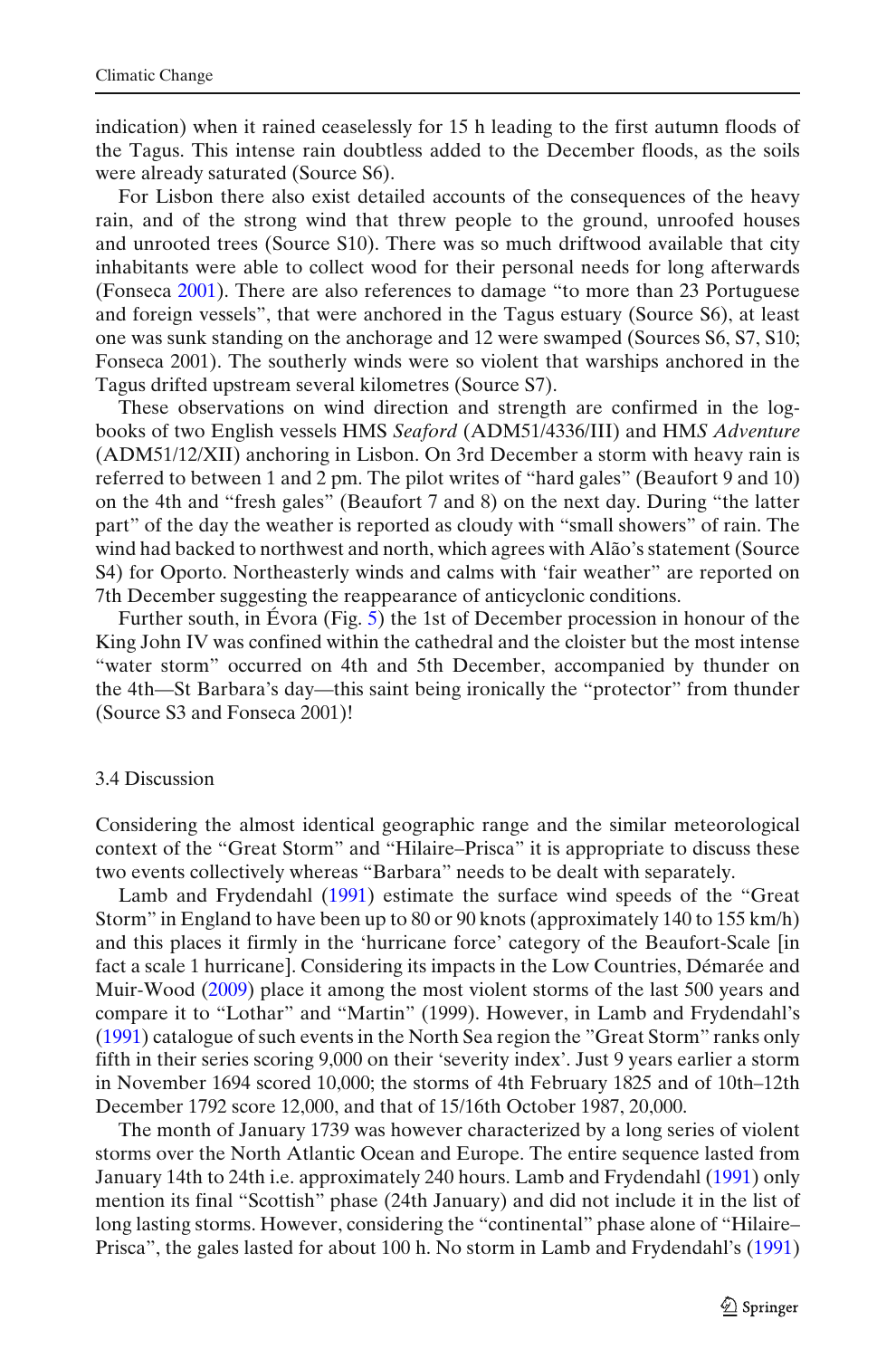<span id="page-17-0"></span>list for the British Isles area rivals the latter for duration. Individual meteorological factors that favour the development of strong extratropical cyclones over the eastern Atlantic Ocean and that steer these powerful storms to Central Europe are wellknown (see Ulbrich et al[.](#page-28-0) [2001](#page-28-0); Wernli et al[.](#page-28-0) [2002;](#page-28-0) Fink et al[.](#page-26-0) [2009;](#page-26-0) Pinto et al[.](#page-28-0) [2009\)](#page-28-0) these being an enhanced north-south tropospheric temperature contrast associated with a very strong upper-tropospheric jet stream directed towards Europe, a welldeveloped upper-level outflow at the left exit region of the jet stream, sometimes augmented by the co-located right entrance region of a downstream second jet streak, upper-level dry air intrusions overriding existing frontal structures, and the inclusion of anomalously warm and humid air in the warm sector of the cyclone. The extreme duration of the storm sequence was probably favoured by a persistent and strong temperature gradient over the North Atlantic Ocean and Europe.

Figure 6 confirms this interpretation and shows the reconstructed SLP field for January 1739 (Luterbacher et al[.](#page-27-0) [2002](#page-27-0)) with a well developed Azores high and deep Icelandic low, giving a positive NAO index. The winterstorms "Vivian" (1990) and "Lothar" (1999), on the other hand, are not revealed in the monthly sea level pressure distribution. The difference between the "Great Storm" and "Hilaire– Prisca" therefore seems to be less related to the severity of the events than to their duration.

Storm "Barbara" remains the greatest event of this kind in northern and central Portugal. The storm there appears to have been worse than in the south (Algarve) with winds backing from south to north. These facts suggest a westerly circulation,



**Fig. 6** Reconstructed sea level pressure distribution (in hPa) for January 1739 (Luterbacher et al[.](#page-27-0) [2002\)](#page-27-0) with symbols indicating observed cyclone and associated position with lowest core pressure, thunderstorms and heavy rain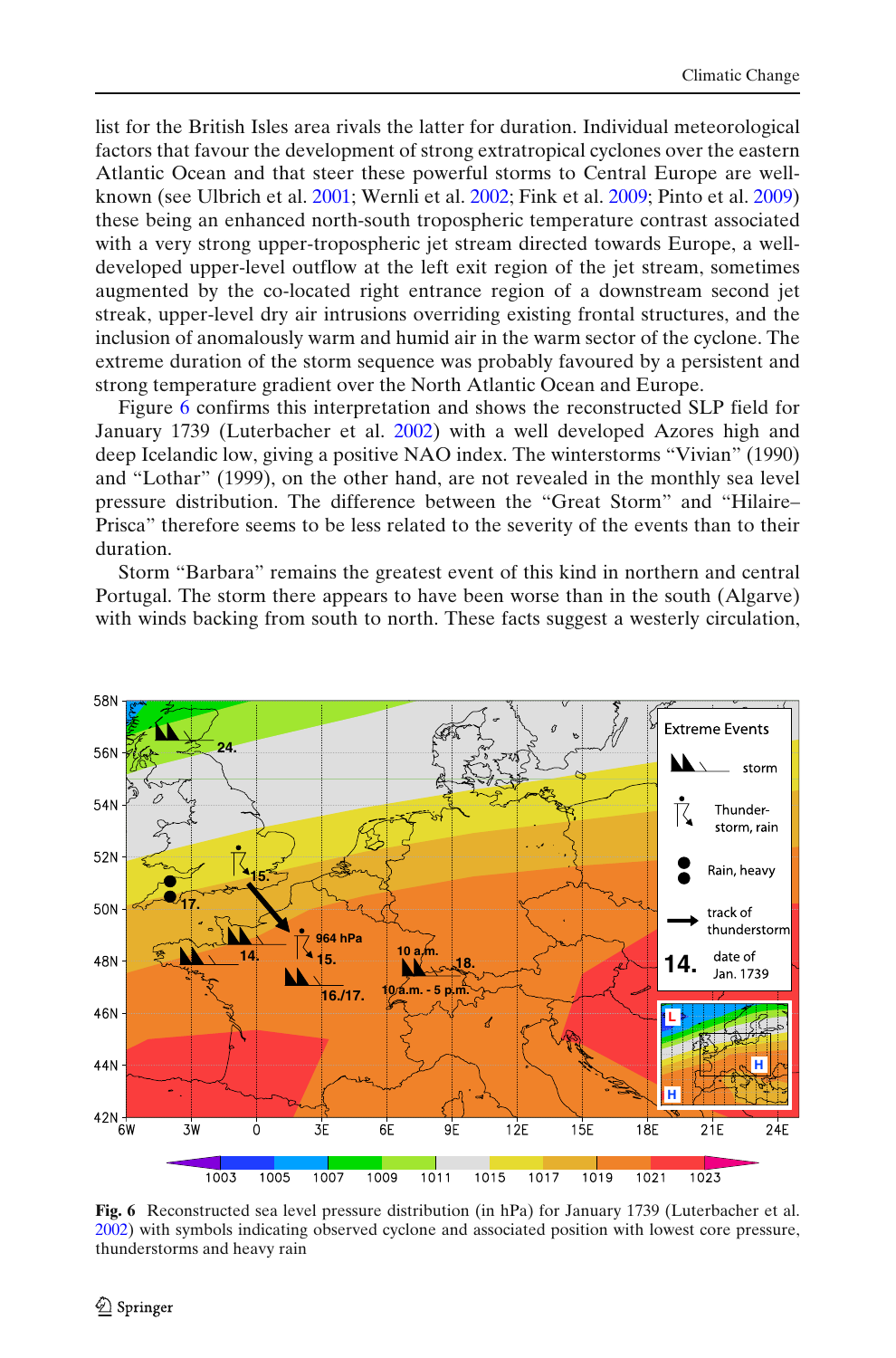<span id="page-18-0"></span>with successive passages of frontal surfaces and associated bouts of rain and wind with cyclonic centres to the immediate north. The synoptic situation on the 25th February 1978 can be considered as an analogue case of the 1739 storm (Daveau et al[.](#page-26-0) [1978\)](#page-26-0), with a surface low pressure centre westwards from the British Isles and a strong barometric gradient towards the south. Wind speeds in 1978 exceeded 90 km/h and the waves attained 10 m in height. In 1739, the wind speed reported by the British mariners attained what today would be described as 10 Beaufort (between 88 and 102 km/h), and the damage described in the sources is commensurate with such speeds.

## **4 Cultures of coping and memory-keeping**

When Bors[t](#page-25-0) [\(1981](#page-25-0)) published an article on the disastrous Villach earthquake in 1348 he pointed to the different perception of such events in the Far East and in Europe. In China and Japan preparatory works to ready the population against a persistent danger instead of for an isolated shock were commonplace. He then goes on to suggest that in Europe, disasters are not recognized as a "lasting experience of society and history", because this recognition would "deeply contradict the modern European approach to life which isolates catastrophes in the present and eliminates them from the past, because they should not determine the future" (Mauelshage[n](#page-27-0) [2009\)](#page-27-0). But can the loss of memory in the case of the "Hilaire–Prisca" windstorm series really be explained in this philosophical context? Reference to the "Great Storm" and to "Barbara", of which the cultural memory was kept alive may be helpful in resolving this issue. This objective necessarily involves the interpretation of the events and the strategies of coping, as far as they are known and evidenced by the contemporary sources.

# 4.1 Memories of the 'Great Storm'

The Great Storm struck England at a critical time in its political history and in the development of European thought. It stands on the divide between Age of Enlightenment and the post-Medieval view of the spiritually-controlled world in which mankind lived. Whilst the upper classes were adopting a more rationalist view of the world, the working population clung to their traditional beliefs and superstitions. Seminal reflections on the nature of wind and storms had already been published by Bohu[n](#page-25-0) [\(1671\)](#page-25-0) and Dampie[r](#page-26-0) [\(1699\)](#page-26-0). So how was the storm understood by those who witnessed its most violent expressions? At a time when many scientists were also ordained ministers, it is not surprising that a neo-apocalyptic interpretation was put on the event. Defoe's opening sections eloquently attributes the general nature of weather thus:

"Nature plainly refers us beyond her Self, to the Mighty Hand of Infinite Powers, the Author of Nature, and Original of all Causes. Among these Arcana of the Sovereign Oeconomy, the Winds are laid as far back as any. Those Ancient Men of Genius who rifled Nature by the Torch-Light of Reason even to her very Nudities, have been run aground in this unknown Channel; the Wind has blown out the Candle of Reason, and left them all in the Dark." (p. 12)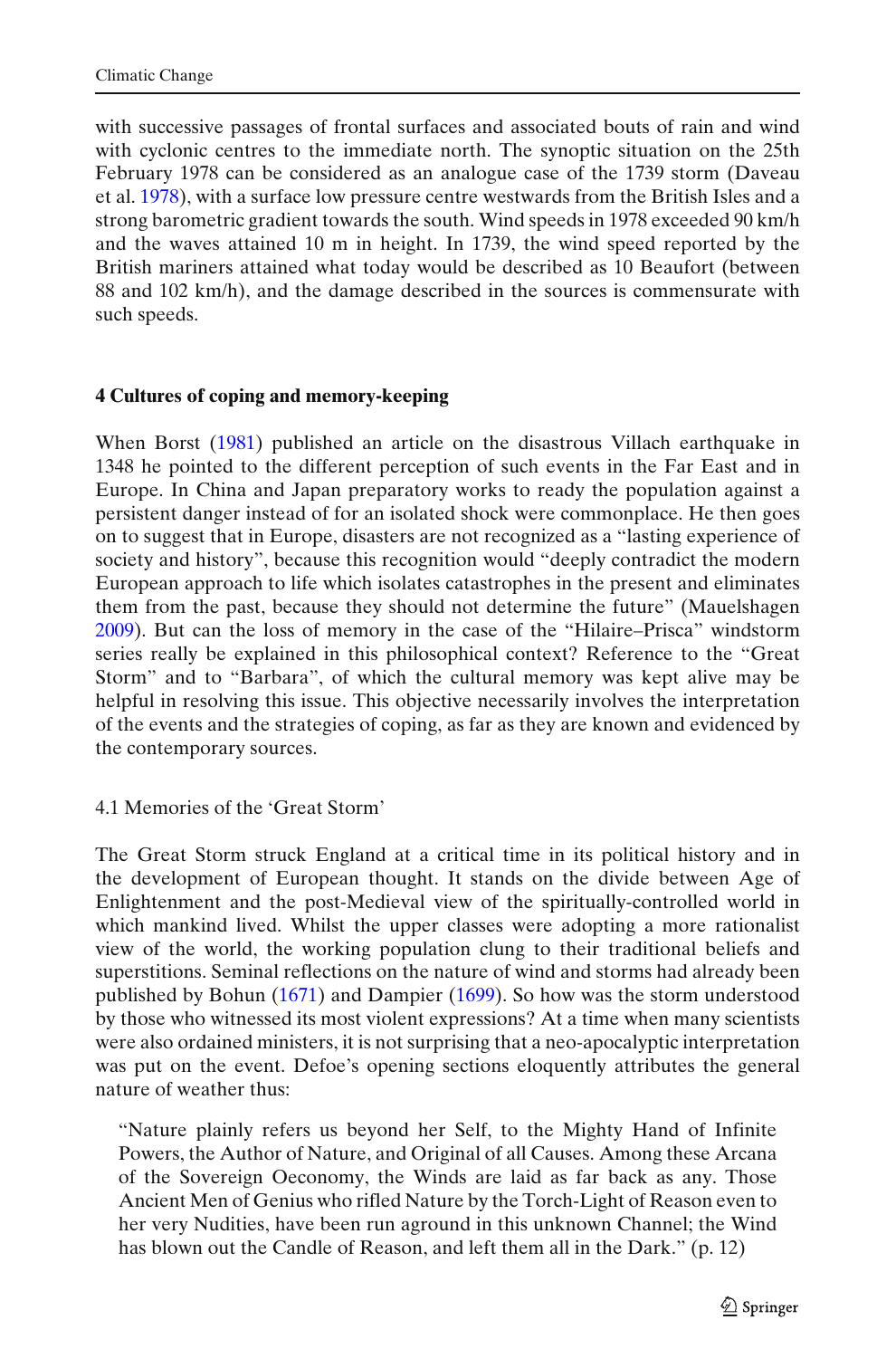There is little doubt that for the majority of people, the event was seen as a visitation of the Almighty's displeasure. More eloquent of a sense of biblical judgement were the reflections of the mariner Edward Barlow (Lubboc[k](#page-27-0) [1934\)](#page-27-0), whose first-hand account includes the following:

"I pray god we may all repent, for doubtless that was a warning of God's anger against us, for a worse generation can scarce be in all wickedness."

A less well-known example of the intellectually transitional nature of the age is offered by an anonymous diary kept in 1703 in Worcesteshire (Golinsk[i](#page-27-0) [2001](#page-27-0)). The writer moves towards a rational view of the weather but the following quotation is laced still with a more religious interpretation of the world: "I verily am of this creed, as Meteorology must be establisht & explained by a sound Geology or penetration into ye mundus subterraneus, what we call ye heavens is but ye excrement  $\&$  refuse of what we name Hell." His account of the storm is no less a mixture of attempts to engage in objective description whilst feeling obliged to acknowledge a more spiritual element at work: "A most dreadful night for violence of [wind] & rage of it most tremendous & inexpressible....as if the [the] whole mass of air were putt into a ferment of convulsions & haunted with Furies, or Exasperated by Aeriall demons & agitated or spurd with all ye Aeolian Powers."

The economic consequences were more immediate: the price of tiles, bricks and building materials, as did labour costs, rose sharply in the weeks after the storm—Defoe noted that the price for plain tiles rose from 21 shillings (£1.10) to £6 per thousand—but with no lasting consequence detectable in the economy. Food supplies were equally limited and the 400 or so post mills that were lost were soon replaced. Less easy to replace were the mariners of the merchant and Royal Navy service. It is estimated a significant proportion (between 5% and 20% depending upon the source) of the Royal Navy's compliment of 40,000 mariners were lost that night. Trevelya[n](#page-28-0) [\(1930](#page-28-0)) describes the possible role of the event in history thus: "English naval supremacy was nearly broken and the war lost by the sudden, brief and unprovoked intervention of a neutral power. The Great Storm, without rival in the recorded history of our islands." Nevertheless within a year a substantial Anglo-British fleet under Admiral George Rooke was able to invest and capture Gibraltar. The immediate economic consequences went beyond the shores of the British Isles. To cite but one example, the need to replace not only crews but also ships took British agents to their usual purchasing grounds of the Baltic region for timber for masts and yards. Queen Anne's agent approached the Swedish Court of Charles XII with requests for substantial bodies of timber (Source S21) the quantities of which were large enough to raise concerns that elevated prices might encourage enterprising, if illegal, cutting to take wood from the Royal Forests. No less than 400 substantial bodies of timber were requested, presumably for masts, the size (probably circumference) sought being 19–20 palms (152–180 cm; a Swedish palm is 8–9 cm). However, setting aside the purely economic consequences of the storm, which were catastrophic in themselves, it was this loss of life and shipping, much of it within sight of a horrified coastal population that left the most indelible mark on the collective memory. On the continent, where the "Great Storm" claimed fewer victims and perhaps caused less damage, it fell soon into oblivion, in contrast to the "Christmas [Storm] Flood" of 1717 (Démarée and Muir-Woo[d](#page-26-0) [2009](#page-26-0)). Two years earlier a storm surge caused large scale flooding in the southwest part of The Netherlands and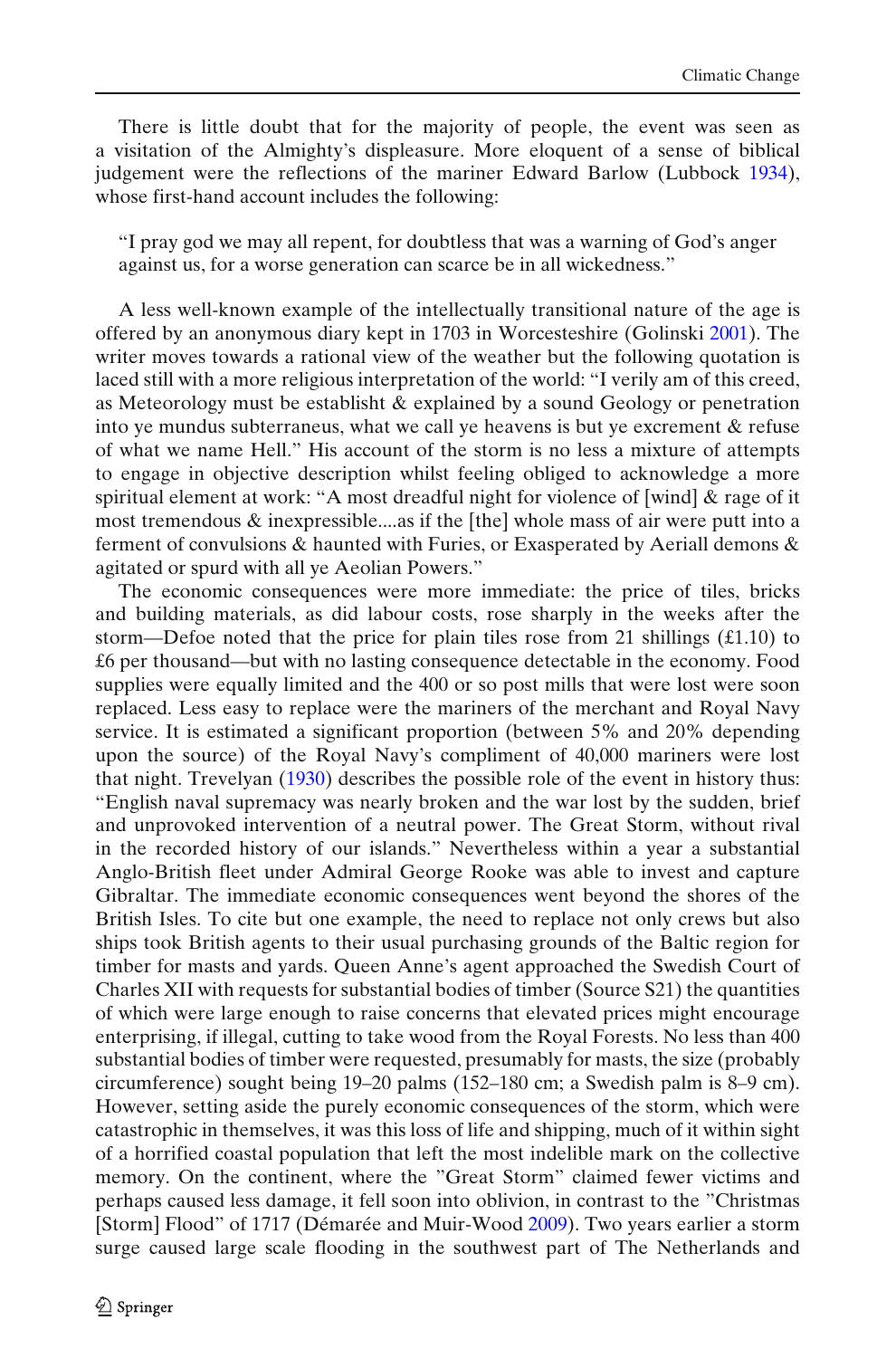Flanders and storm events causing flooding became part of the collective memory, single storm events in this area, it seems, did not.

# 4.2 The lost memory of "Hilaire–Prisca"

In France the response to the storms reflects the tendency to centralization through a powerful and specialized administration. Among the many bureaucracies, the "Water and Forests" Administration have bequeathed a veritable goldmine of records of windthrow inventories (see Section [2\)](#page-3-0). A second French characteristic is the early abandonment of the topos of *Ira Dei*, i.e. the wrath of God, in favour of a rationalist world view. This change applies not only to administrative data but also to private and religious sources. Even the French priests who witnessed the fall of their steeples describe the events with cool objectivity providing the date, the time of the event and describing the impacts without any religious reference. The same attitude is found in the diaries of burghers in places as far apart as Normandy, Paris and Alsace. Though many of them may have been good Catholics, they were thinking in the spirit of the Enlightenment. The few references to religion are all local and populist initiatives as demonstrated by the community of the valley of Munster in Alsace, whose parish register written in German includes the annual forty hours-prayer after the storm of January 1739. This otherwise mainly secular response to the disaster of "Hilaire– Prisca" is not vastly different to the mentalities prevailing more recently on the eve of the new millennium, when "Lothar" and "Martin" struck Western Europe.

Elsewhere in Europe similar trends were detected. The old Swiss Confederation was split up into a patchwork of small territories that were diverse in terms of geography, economy, law, language, religion and culture. Here too biblical worldviews were being eroded by new scientific practices and discoveries at the time of "Hilaire–Prisca", but without being fundamentally challenged. Johann Jakob Scheuchzer, to take the example of the most prominent early eighteenth century Swiss scientist, found in "Noah's Flood" the answer to the puzzling question of why fossil shells and mussels were found even in the highest Swiss mountains. In his chronicle of catastrophes in Switzerland written in 1733 he wrote about natural causes but not about God's wrath (Kemp[e](#page-27-0) [2003](#page-27-0)). On the other hand, parts of the elite and of the clergy still clung to the biblical dogma. More than a month after the storms, the protestant cantons scheduled a half-day of penitence during which sermons were held and shops remained closed (Fig. [7\)](#page-21-0). But some areas were less enlightened. The head of the church of the Canton Zürich, Conrad Wirz, ascribed the storms to the bigotry of the churchgoers. It was not by chance, he declared, that the thrust of the second, stronger storm occurred precisely at the time of the service on Sunday morning and this coincidence was understood as God's warning that it was not sufficient to listen to His word on Sunday and to live in sin during the week. He explicitly excluded any other scientific reasons (Source S20). Extreme events were usually interpreted against the background of corresponding scriptures. Windstorms are not, however, part of the 'apocalyptic troika' of war, plague and famine (Huh[n](#page-27-0) [1987\)](#page-27-0) and, not surprisingly, Wirz could only find a few scriptures for his sermon (Kräme[r](#page-27-0) [2009](#page-27-0)). In the rural catholic Canton Nidwalden the "weekly council" required a procession to the sacred sites and it had the monstrance, the vessel used in the Roman Catholic Church to display the consecrated Eucharistic Host, exposed and dancing was prohibited for the impending carnival (Kräme[r](#page-27-0) [2009\)](#page-27-0).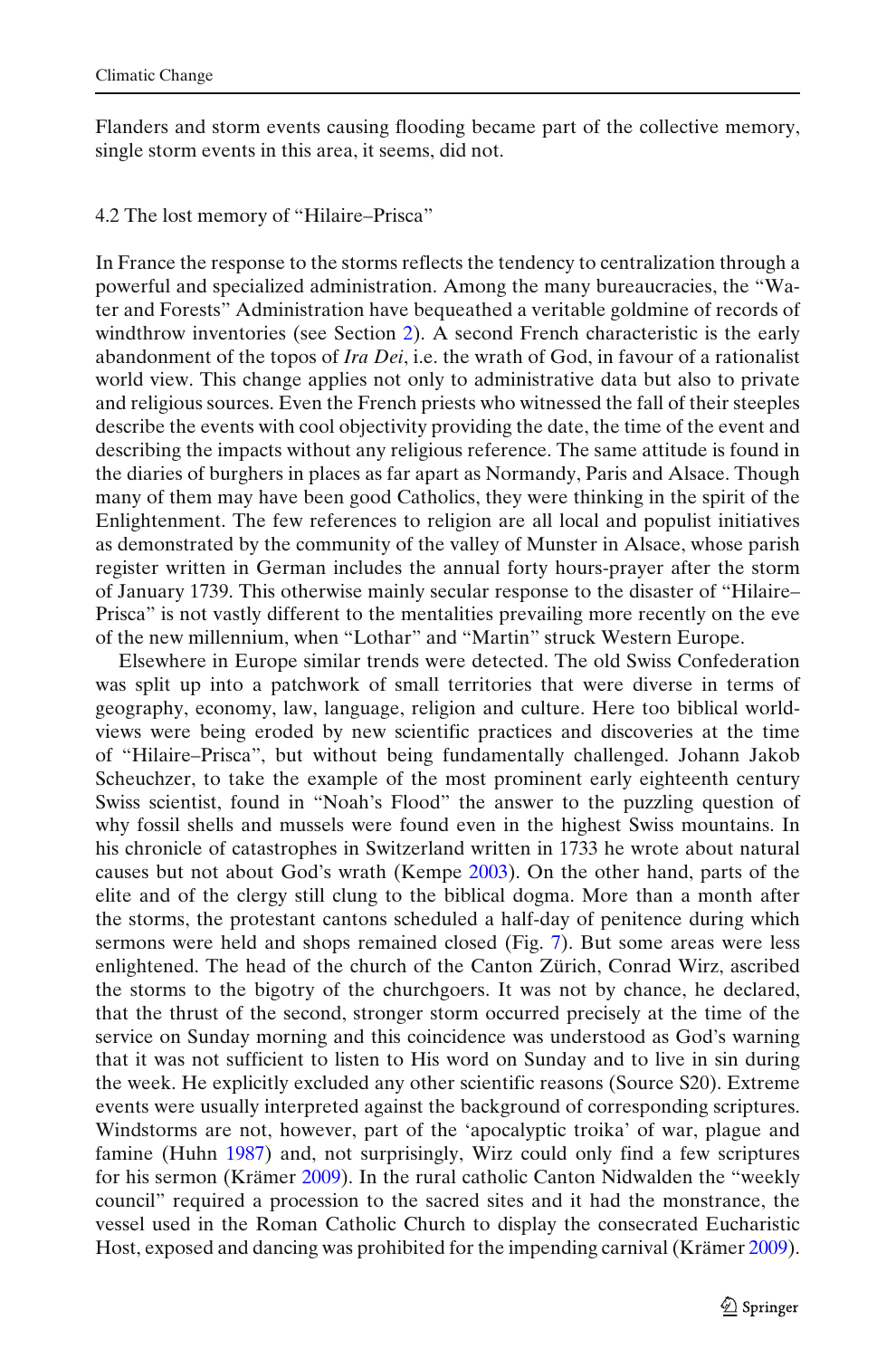<span id="page-21-0"></span>**Fig. 7** Memorandum published by the Swiss Protestant Cantons in February 1739: (Source S20)



Allowing for the difference in rituals and religious tradition the representatives of both creeds responded practically in similar ways to the disaster caused by "Marcellus" and "Prisca". Searches of the state archives of the Cantons Basel, Zürich and Nidwalden revealed documents referring to supplications brought forward by poor people whose houses and livelihoods were ruined by Prisca". In Canton Nidwalden, the council provided financial assistance only to very poor people whose houses were wrecked (Kräme[r](#page-27-0) [2009\)](#page-27-0). While in the Canton Zürich the council did not allow the baillifs to pay any subsidies or concede "begging licences" and in the Canton Basel the members of the Little Council granted timber from windfalls as an emergency assistance to poor people whose houses were damaged (Bütle[r](#page-26-0) [2008](#page-26-0)).

Though the storms were an issue in the nascent press, they seem not to have impressed the civic authorities. The outstanding severity of the event is mentioned only once in the lengthy protocols of the Basel Council (Bütle[r](#page-26-0) [2008](#page-26-0)). Likewise, 'official' chroniclers did not sustain the memory of the events in the past (e.g. Riggenbac[h](#page-28-0) [1891](#page-28-0)).

## 4.3 The case of "Barbara"

In the case of Portugal, the lasting memory of "Barbara" mainly seems to hinge on the two poems written by Alvarenga (Source S5) and Alã[o](#page-24-0) [\(1740\)](#page-24-0) describing the event and its consequences. In the 1730s the ideas of the Enlightenment were beginning to penetrate the Catholic world view of southern Europe. New concepts of weather and climate had a prominent place in the enlightened perceptions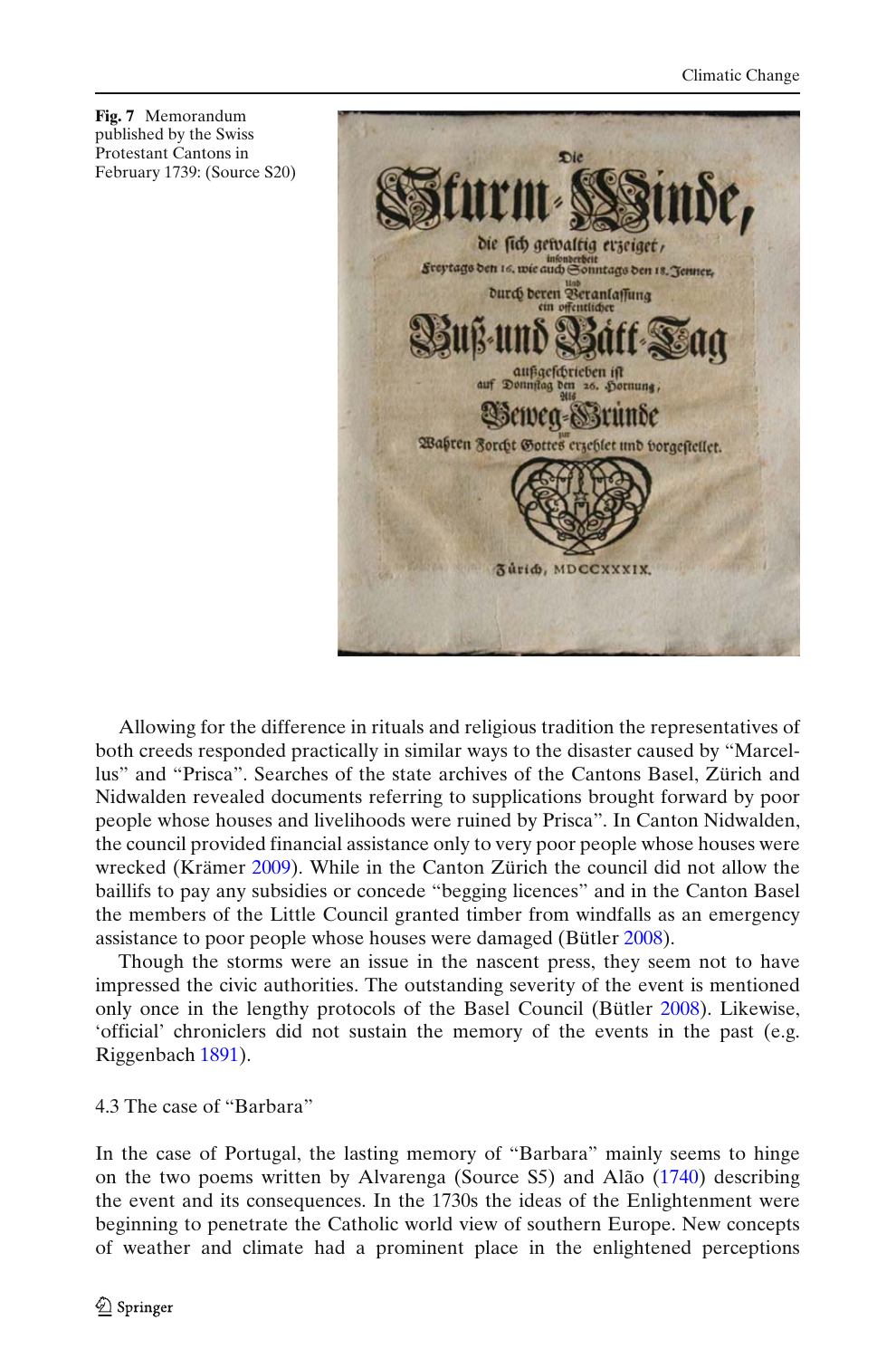disseminated in Portugal by an active network in which editors and typographies had a predominant place (Bel[o](#page-25-0) [2004\)](#page-25-0). Obviously the learned members of the Jesuit community were aware of the importance of contrasting the new understanding of weather with the traditional biblical interpretation. Characteristically both poems were approved by censorship bodies active at that time.

# 4.4 Discussion

With regard to windspeed and its biophysical impact upon the forests, the built environment and infrastructure "The Great Storm", "Barbara" and "Hilaire–Prisca" display substantial correspondences. England and the Low Countries, Portugal, France and Switzerland were all ravaged by storms of hurricane-force at times, each causing destruction that was almost warlike in its intensity and consequences. Major differences are obvious however in the ways the disaster was inscribed in the cultural memory.

The "Great Storm" in England is one of the few extreme events that made its way into the mainstream of political history prior to the 1980s through the appalling but temporary loss of naval power both in terms of timber and crew at a critical moment during the War of Spanish Succession. It also became immortalised inworld literature through Daniel Defoe's description in his novel 'Robinson Crusoe' (1719). On the continent, however, where the number of casualities seems to have prompted less concern, and the memory of the event soon faded.

In the case of Portugal, which was a bastion of Catholic Orthodoxy, "Barbara" and its consequences were described in two poems by Alão and Alvarenga written in the Catholic baroque culture that considered weather extremes as responses from God to the sins of mankind. We may assume that they were instrumental in keeping the cultural memory of "Barbara".

The French case is also ambiguous. Forest damage was emphasized in 1739 because in contrast to the English navy, the French fleet was able to meet its timber demand from national sources but, unexpectedly, the impact of "Hilaire–Prisca" deprived the arsenals of Le Havre and Cherbourg, Marseille and Toulon of their usual quantities of prime forest timber. The large Royal Forests in Normandy and in the Vosges suffered the full brunt of the hurricane-force storms in terms of the tens of thousands of broken trees. Thus, after the storm of January 1739, a new form of vulnerability, the fear of being invaded by the Royal Navy, emerged in France. This aggravating factor for the country needs to be considered in the longer term. In contrast to England, where coal was already mined in substantial quantities, the French industries still depended on charcoal and fuel wood (Desser[t](#page-26-0) [1996\)](#page-26-0). Was the memory of "Hilaire–Prisca" suppressed in order to allay French public concerns surrounding an awakened sense of the English naval threat?

The response of the Swiss cantons stands in contrast to those in England and France. The reluctance of their authorities to enlist "Prisca" in the known record of extreme events seems to be rooted in the severity and ubiquity of the damage and in the inability of any assistance to be provided to the victims except to the very poorest. Indeed, the funding for such massive country-wide losses would have exceeded the capabilities of even modern insurance structures without the backing by a world-wide system of re-insurance, not to mention the challenge to the public resources of a small republic. The fact that the memory of river floods and rockfalls, where large tracts of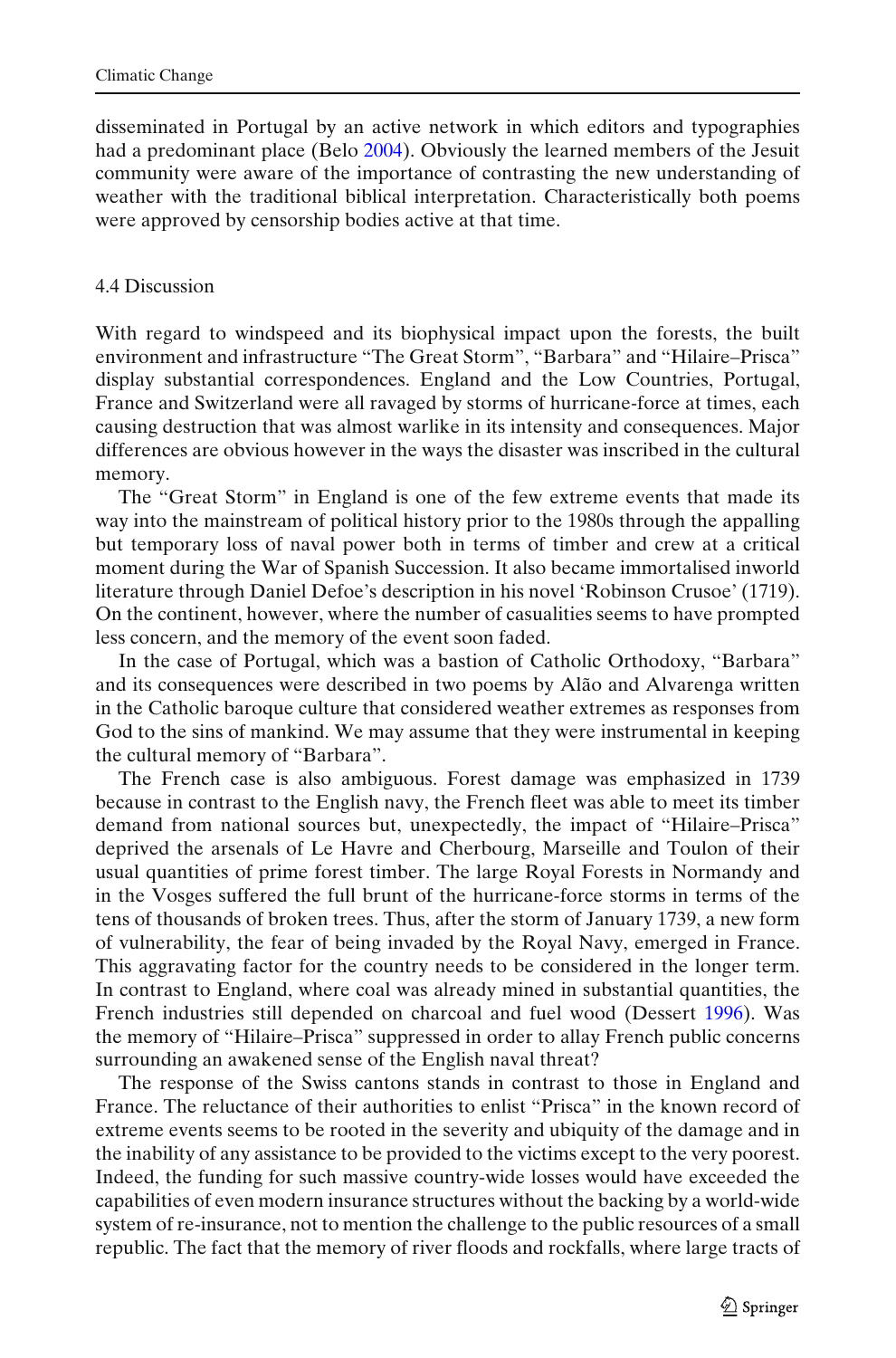the country remained unaffected and required fewer costly responses, was well kept (Pfiste[r](#page-28-0) [2002](#page-28-0); Favie[r](#page-26-0) [2007](#page-26-0)) would support with this interpretation. Bos et al[.](#page-25-0) [\(2005\)](#page-25-0) demonstrated from two cases in the 1990s—the Amsterdam air-crash of 1992 and the Estonia Ferry Accident (1994)—that the extent and nature of disaster remembrance is not solely a question of physical characteristics such as the number of casualties, nor of the degree of social disturbance they cause at the time of their occurrence. Instead, it should be viewed as a product of a political encounter between grassroots memory and the elite-level, suggesting a political "processing" of disasters. In the "Estonia" case the victims where overwhelmingly white, middle-classs, wellintegrated citizens who could make their voices heard in the political arena. The Amsterdam air-crash however hit a poor, multi-racial socially marginal community, state support was absent and for this reason the memory of it soon passed from the collective consciousness. Some similarities with the case of "Hilaire–Prisca" are obvious. The tendency to wipe out the collective memory of the events may have been rooted at first in the huge difference in social vulnerability between the urban elites residing in solid houses and the rural poor living in thin dwellings. More importantly, however, the helplessness and paralysis of the authorities in the face of the countrywide destructions needs to be stressed. Their quasi-passive attitude was in clear contradiction of the official doctrine of paternalism. Rulers made a point of caring for their subjects with ostentatious gestures such by promulgating mandates against speculators or opening public grain magazines in situations of dearth. The actions of the authorities, even if they were merely of a symbolic nature, were inscribed into the public memory to glorify the paternalist regimes (Huh[n](#page-27-0) [1987\)](#page-27-0). Obviously, "Hilaire–Prisca" did not fit into the known paradigm and the authorities probably perceived it as a failure of their policies and chose not to sustain its memory.

# **5 Conclusion**

The scientific community is relatively well-served by data on past temperatures. However, as this paper demonstrates, there are significant gaps in our knowledge of the chronology of European storms, even considering extreme events occurring in the recent past and affecting core areas such as the Parisian basin, the Rhineland and the Swiss Mittelland. In consequence, a storm of the severity of "Lothar" could not be anticipated and the shock of the event was so much greater as it paralysed the power supply, this being the Achilles heel of consumer societies. At the same time, such shortcomings in the cultural memory also prevent an appropriate assessment of present and future storm risks that to some extent hinges on the knowledge of past events. Economists (Freeman et al[.](#page-26-0) [2002](#page-26-0); Ster[n](#page-28-0) [2006;](#page-28-0) Hallegatte et al[.](#page-27-0) [2007\)](#page-27-0) stress that we need to explore disasters of the past in order to obtain real data and information instead of relying on model results. History is always present-day history in the sense that it weds the wealth of past experience to the issues that are relevant for the respective present. In this context, documentary data yield a unique wealth of detailed information which is frequently overlooked by scientists and engineers.

The three storms occurred in the first half of the eighteenth century, when the traditional 'Acts of God model' of disaster was challenged by a new understanding of disaster arising from the Enlightenment wherein causality lay within 'nature' (Juneja and Mauelshage[n](#page-27-0) [2007](#page-27-0)). There seems to have been such debates on causality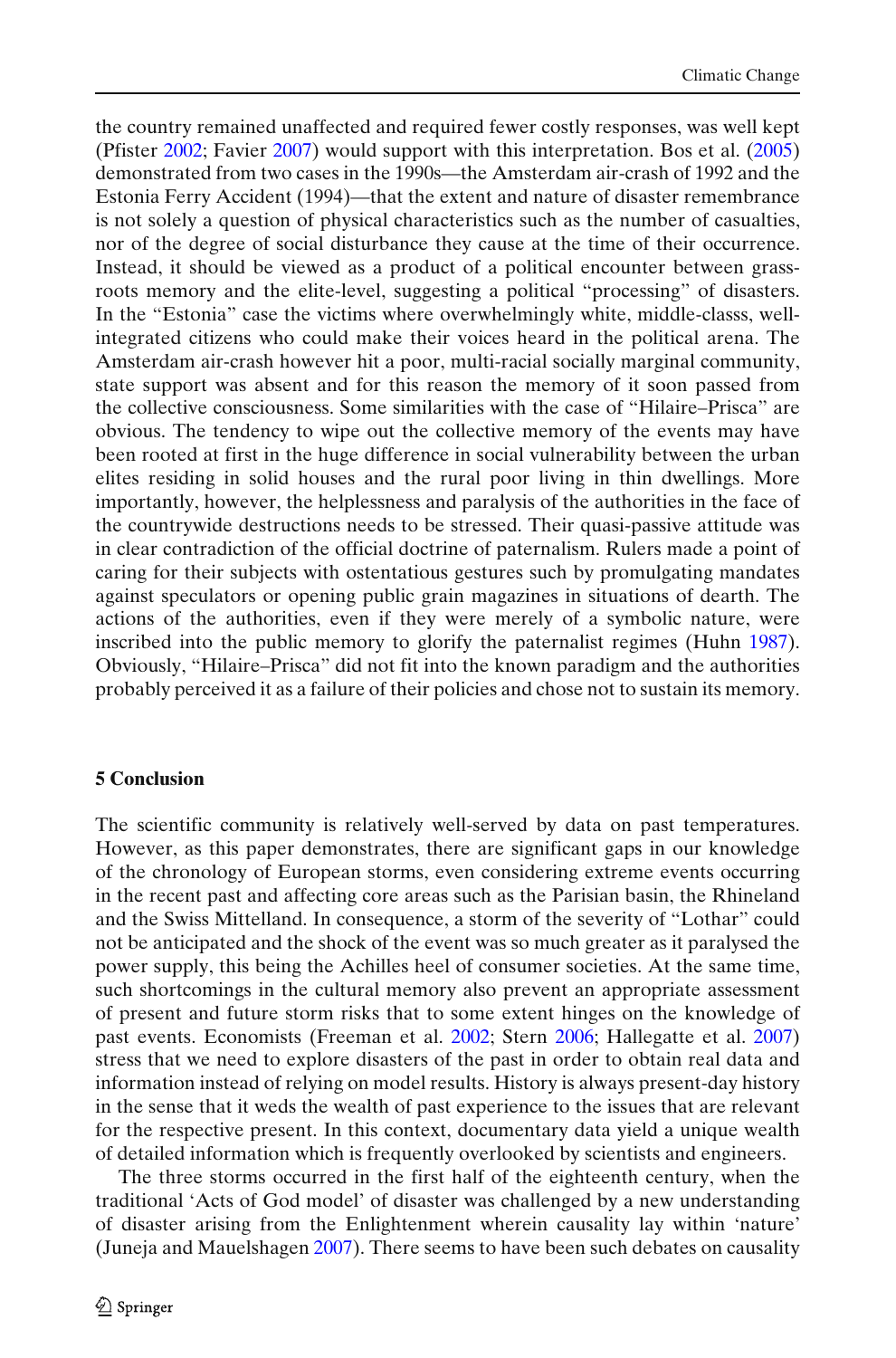<span id="page-24-0"></span>of disasters in protestant England after the "Great Storm". To conclude from the sermon of deacon Wirz the protestant orthodoxy in Zürich was in a position of defense after "Hilaire–Prisca", whereas in France the 'Acts of God' model was already fading at that time. In Catholic Portugal storm "Barbara" was utilized to invigorate the traditional dogma through the publication of the two poems without, however, explicitly referring to the new ideas. Likewise, in the Catholic Swiss cantons, enlightened models of causality are not mentioned in any document. Finally, this paper challenges the assumption, that the place of an extreme event in the cultural memory is necessarily related to its severity in terms of casualties and materials losses. At least in respect of severe windstorms there was a tendency to disregard such events in both Catholic and Protestant milieus, unless they claimed a large number of victims. This attitude was perhaps rooted in the inability of authorities to meet their traditional paternalist roles to assist the victims in situations where the damage was widespread. This fading out of the past led to the paradoxical consequence, that the authorities of the modern democratic French state were just as much surprised by "Lothar" as the rulers of the kingdom of Louis XV had been by "Hilaire–Prisca".

**Acknowledgements** Christian Pfister is supported by the Oeschger Center for Climatic Change Research (OCCR) at the University of Bern, the National Centre of Competence in Research (NCCR) Climate and the EU Sixth Framework Program Integrated Project 'Millennium' (017008-2). Jürg Luterbacher acknowledges support from the EU-7th Framework program ACQWA [\(www.acqwa.ch\)](http://www.acqwa.ch) under Contract #212250. Emmanuel Garnier's research is supported by the French Forestry Administration. The "Laboratoire des Sciences du Climat et de l'Environnement (CEA-CNRS)" and the Centre de Recherche d'Histoire Quantitative (UMR CNRS) at the University of Caen. Dennis Wheeler acknowledges the support of the EC through the FW6 078008-2 project Millennium. Thanks also go to Lotta Leijonhufvud (University of Stockholm) for drawing attention to the Swedish records of timber request made by English agents in 1704. Daniel Krämer compiled the bibliography and references. Chantal Camenisch translated an article in Dutch. Franz G. Kuglitsch (Institute of Geography, University of Bern) prepared Figs. 3 and 7. Two anonymous reviewers are credited for their elaborateness and their constructive critique.

# **References**

#### **Manuscript and internet sources**

- S1 <http://www.pastpresented.info/cour-storms1739.htm> (January 1739, storm, Jun 18 2008)
- S2 Jdades tresladadas de hum papel ja velho para este novo, Cunha Rivara, cod. cxxxi/1-6, no. 3; fl. 5. Évora Public Library
- S3 Triste e alegre cidade de Évora: testemunho de um anónimo do século XVIII/estudo e transcrição T. Fonseca, 2001. Evora, CM
- S4 Alão ML de M (1740) Sucesso lamentavel da destruiçam do Porto, e seus suburbios acontecido no fatal mez de Dezembro de 1739 [...], Porto, anno de 1740 [poem], 27p
- S5 Alvarenga MJC (1740) Relação dos estragos, que desde o dia 3. de Dezembro athe 6 do mesmo mez do prezente anno de 1739 infelizmente cauzou nesta cidade de Coimbra huma sempre memoranda tempestade [...]. Coimbra, Real Collegio das Artes da Companhia de Jesus, 15p
- S6 Gazetas manuscritas da Biblioteca Pública de Évora Dezembro 1739. Cód. CIV/1-8 d. Évora Public Library
- S7 Gazeta de Lisboa, 26 de Abril de 1725; 10 de Dezembro de 1739
- S8 Mattozo Pe LM (1738) Memorias para a Historia Scalabitana, Chronologica, secular, e Ecclesiastica [...] Comecou esta obra a 13 de Fevereyro de 1738. em q.e sahiu o Sanctissimo Milagre. Tom.I. Santarém Anno de 1738. Reservados, cod. CIII/2-5 Rel. 2. Évora Public Library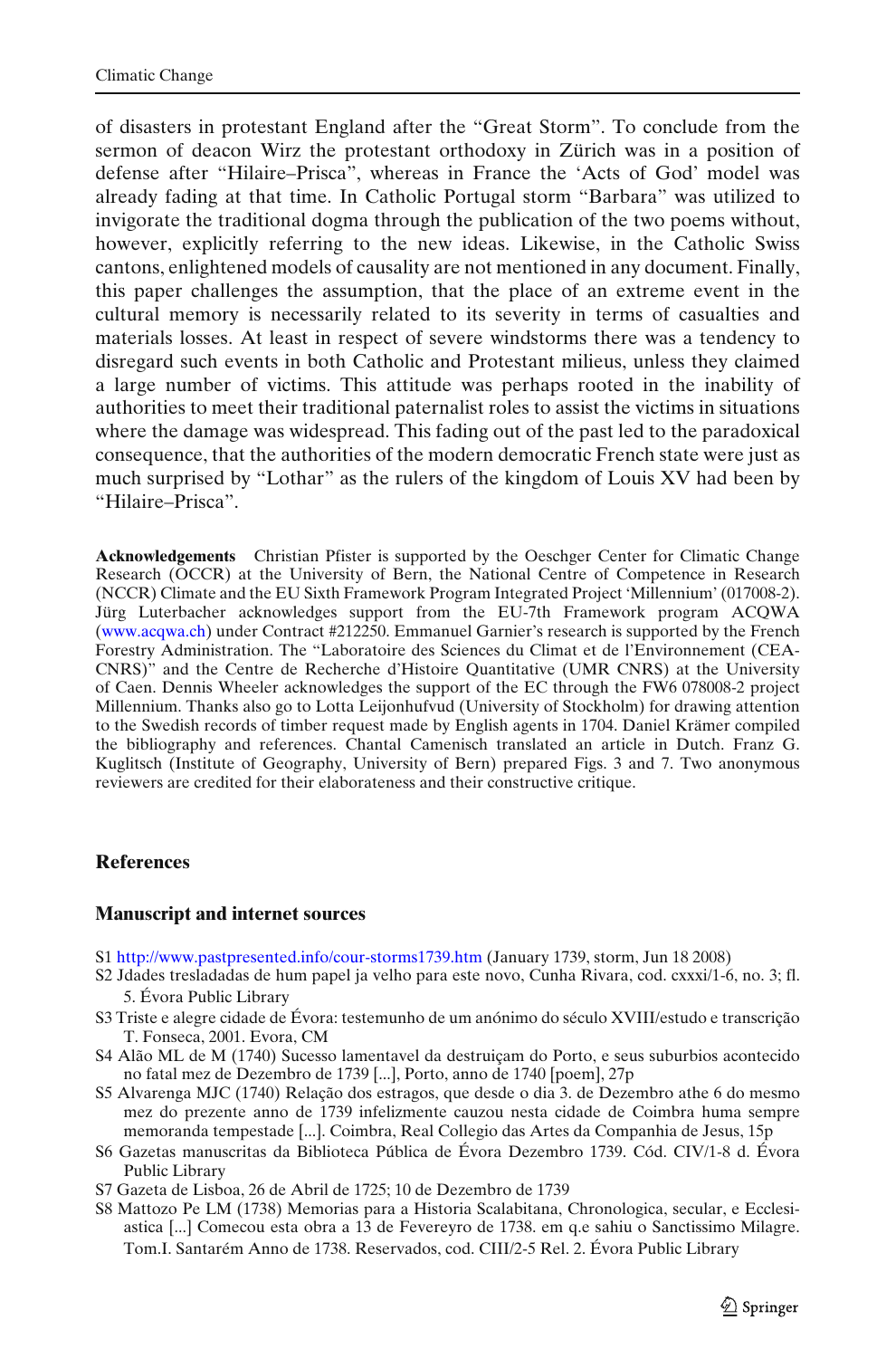- <span id="page-25-0"></span>S9 Mattozo Pe LM (1738) Memorias recomendadas a estampa [...] principio de Janeiro de 1738 conthem alguns sucessos dos annos antecedentes por não sepultá-los os de todo a esquecimento, Santarém MDCCXXXVIII [1738]-Cod. CIV1-25: Fl 3v; Fl. 4 [1739]. Évora Public Library
- S10 Costa VJ da (1742) Prognostico novo do cometa e mais impresoens metereologicas do anno 1737 até o presente de 1742: crisis astrológico, filosófico, theologico, moral e politica, Lisboa, Officina Miguel Rodrigues, p 28
- S11 Captain's logbook, HMS Eagle, National Maritime Museum, Greenich (UK) ADM/L/E.4
- S12 Captain's logbook, HMS Centurion, National Archives, Kew (UK)
- S13 Lieutenant's logbook, HMS Guernsey, National Maritime Mueum, Greenwich, UK ADM/ L/G.174
- S14 Oliveira FJ de (1742) Memoria Histórica do Lugar de Cuba. Cod.104. Cuba Municipal Library
- S15 Archives départementales du Calvados, C 1081
- S16 Mémoires de l'Académie des Sciences. 1739
- S17 Ms Johann Bernhard Effinger. Schlossarchiv Wildegg, AW 27, AW 25/79 und AW 79a
- S18 Archives départementales du Haut-Rhin, 2 B 33
- S19 Archives départementales du Haut Rhin 6 C 58
- S20 Die Sturm-Winde die sich gewaltig ereignet [...] Zürich 1739. Zentralbibliothek Zürich, Msc S 618
- S21 Amiralitetskollegii skrivelser till Kongl. Maj:t 1704, Vol 23. Swedish National Archives, Stockholm
- S22 "Le Monde", Jan 7th, 2000
- S23 "Le Monde", Dec 28th 1999
- S24 [http://www.aoml.noaa.gov/hrd/hurdat/index.html.](http://www.aoml.noaa.gov/hrd/hurdat/index.html) Accessed 6 June 2008
- S25 Cathedral Notre-Dame de Grâce, Honfleur, France
- S26 Archives départementales d'Ile-et-Vilaine France)
- S27 Codices Eborensis Capituli 14-IV to 14-VII. Évora, Public Library
- S28 [http://www.met.fu-berlin.de/wetterpate/historie/.](http://www.met.fu-berlin.de/wetterpate/historie/) Accessed 1 July 2009

#### **Published references**

- Alcoforado MJ, Nunes F, Garcia JC, Taborda JP (2000) Temperature and precipitation reconstruction in southern Portugal during the late maunder minimum (AD 1675–1715). Holocene 10: 333–340
- Amaral I (1968) As inundações de 25-26 de Novembro de 1967 na região de Lisboa. Finisterra-Revista Portuguesa de Geografia III5:79–84
- Amberg B (1890) Beiträge zur Chronik der Witterung und verwandter Naturerscheinungen mit besonderer Rücksicht auf das Gebiet der Reuss und der angrenzenden Gebiete der Aare und des Rheines. Beilage zum Jahresbericht für die Höhere Lehranstalt Luzern. Luzern
- Assmann J (1992) Das Kulturelle Gedächtnis. Beck, München
- Azevêdo TM, Nunes E, Ramos C (2004) Some morphological aspects and hydrological characterization of the Tagus Floods in the Santarém Region, Portugal. Nat Hazards 31:587-601
- Bärring L, von Storch H (2004) Scandinavian storminess since about 1800. Geophys Res Lett 31:L20202
- Bärring L, Fortuniak K (2009) Multi-indices analysis of southern Scandinavian storminess 1780–2005 and links to interdecadal variations in the NW Europe–North Sea region. Int J Climatol 29:373– 384
- Belly L (ed) (1996) Dictionnaire de l'Ancien Régime. Presses Universitaires de France, Paris
- Belo A (2004) Notícias impressas e manuscritas em Portugal no século XVIII. Horizontes de leitura da Gazeta de Lisboa. Horizontes Antropológicos (Porto Alegre) 22(Julho/Dez):15–35
- Bohun R (1671) A discourse concerning the origine and properties of wind with an historicall account of hurricanes, and other tempestuous winds. Hall, Oxford
- Boissiere J (2005) Chablis et tempêtes en forêt de Fontainebleau XVIIIe siècle. In: Corvol A (ed) Tempêtes sur la forêt française. Harmattan, Paris, pp 133–146
- Borst A (1981) Das Erdbeben von 1348. Ein historischer Beitrag zur Katastrophenforschung. Historische Zeitschrift 233:529–569
- Bos CK, Ullberg S, 't Hart P (2005) The long shadow of disaster. Memory and politics in Holland and Sweden. Int J Mass Emerg Disasters 23:5–16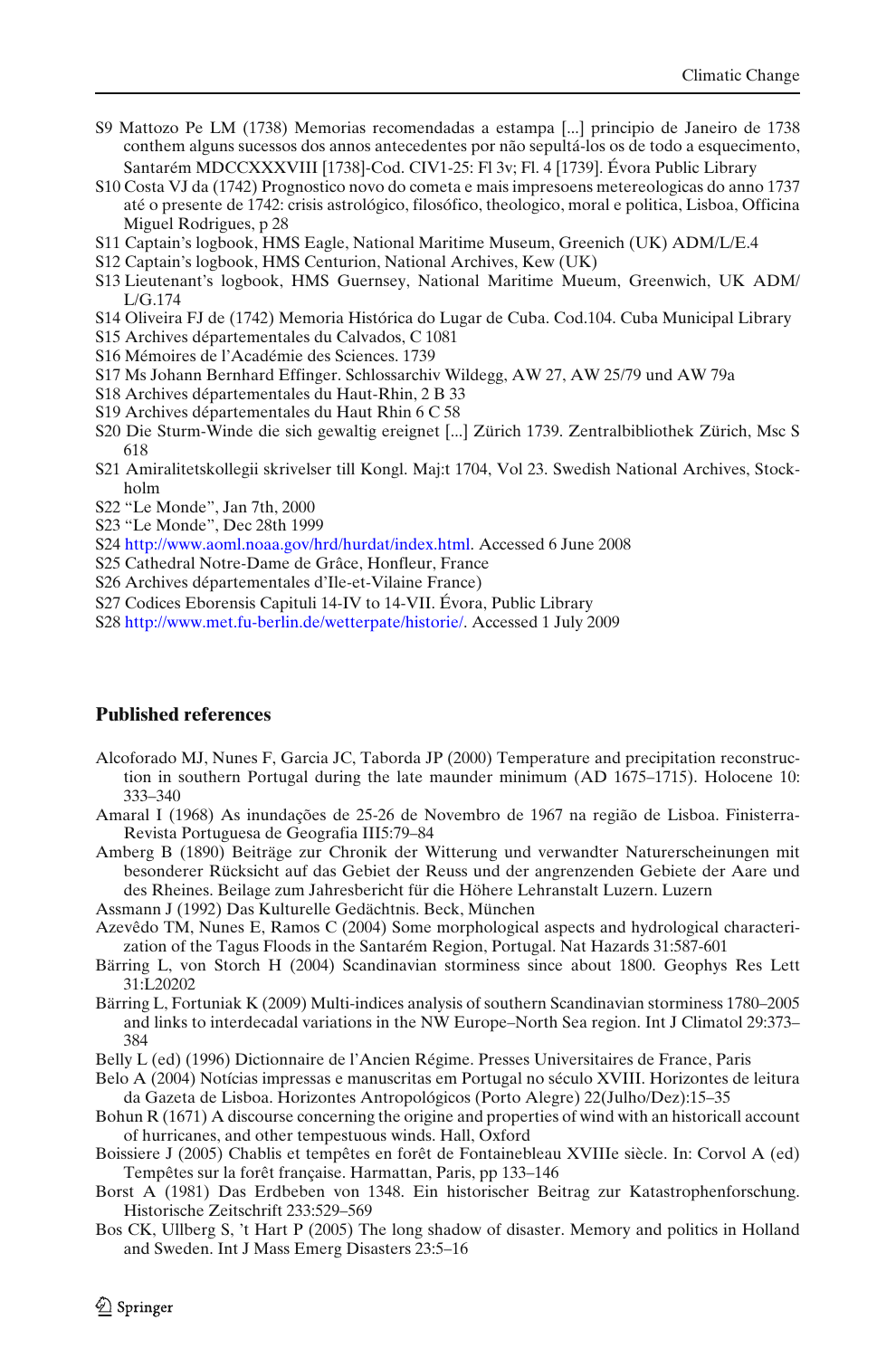<span id="page-26-0"></span>Brayne M (2002) The greatest storm: Britain's night of destruction, November 1703. Sutton, Stroud

Brázdil R, Dobrovolný P (2000) Chronology of strong wind events in the Czech Lands during the 16th–19th centuries. IGUJ-Prace Geograficzne 107:65–70

- Brázdil R, Dobrovolný P (2001) History of strong winds in the Czech Lands. Causes, fluctuations, impacts. Geogr Pol 74:11–27
- Brázdil R, Dobrovolný P, Štekl J, Kotyza O, Valášek H, Jež J (2004) History of weather and climate in the Czech Lands VI. Strong winds. Masaryk University, Brno
- Brázdil R, Pfister C, Wanner H, von Storch H, Luterbacher J (2005) Historical climatology in Europe—the state of the art. Clim Change 70:363–430
- Brooks CEP (1954) The English climate. EUP, London
- Burke P (1997) Varieties of cultural history. Polity, Cambridge
- Bütler B (2008) Gnädige Herren, ländliche Untertanen und der "ausserordentliche Sturmwind". Die Bewältigung des Orkans "Prisca" 1739 in Basel. BA Thesis, University of Bern,Bern
- Carolino L (2003) Ciência, Astrologia e Sociedade. A teoria da influência celeste em Portugal (1593– 1755). Fundação Calouste Gulbenkian, Lisbon
- Champion M (1864) Les inondations en France depuis le VIe siècle jusqu' à nos jours. Thunot, Paris Corvol A (ed) (2005) Tempêtes sur la forêt française XVIe–XXe siècle. Harmattan, Paris
- Dampier W (1699) Discourse of trade-winds, breezes, storms, seasons of the year, tides and currents of the torrid zone throughout the world. Vol. II, Part III: Voyages and descriptions. Knapton, London
- Daniel U (2006) Kompendium Kulturgeschichte, 5th edn. Frankfurt/M
- Daveau S, Almeida G, Feio M et al (1978) Os temporais de Fevereiro/Março de 1978. Finisterra-Revista Portuguesa de Geografia XIII 26:236–260
- de Kraker AMJ (1999) A method to assess the impact of high tides, storms and storm surges as vital elements in climatic history. The case of stormy weather and dikes in the northern part of Flanders, 1488 to 1609. Clim Change 43:287–302
- de Kraker AMJ (2005) Reconstruction of storm frequency in the North Sea Area of the preindustrial period, 1400–1625 and the connection with reconstructed time series of temperatures. His Meteorol 2:51–69
- Defoe D (1704) The Storm: or, a collection of the most remarkable casualties and disasters which happen'd in the late dreadful tempest by both Sea and Land [republished in: Hamblyn R (ed) (2003) The storm. Penguin, London]
- Démarée G, Muir-Wood R (2009) De "Grote Storm van december 1703" in de Lage Landen—een stormachtige periode in de Spaanse Successieoorlog, Jaarboek voor Ecologische Geschiedenis 2008:33–54
- Dessert D (1996) La Royale, vaisseaux et marins du Roi-Soleil. Fayard, Paris
- Dobrovolný P, Brázdil R (2003) Documentary evidence on strong winds related to convective storms in the Czech Republic since AD 1500. Atmos Res 67–68:95–116
- Doll D (1991) Les cataclysmes éoliens dans les forêts d'Europe. Forêt Entreprise 5:8–9
- Erb W, Odenthal-Kahabka J, Püttmann W (2004) Orkan "Lothar". Bewältigung der Sturmschäden in den Wäldern Baden-Württembergs. Dokumentation, Analyse, Konsequenzen. Forstliche Versuchs- und Forschungsanstalt Baden-Württemberg, Freiburg i.B
- Evelyn J (1706) Silva: Or a discourse on forest-trees, and the propogation of timber in His Majesty's Dominions, 4th edn. Scott, London
- Favier R (ed) (2002) Les pouvoirs publics face aux risques naturels dans l'histoire. MSH-Alpes, Grenoble
- Favier R (2007) From solidarity to individual compensation. Assistance mechanisms faced with the emergence of liberalism in France during the 18th century. In: Favier R, Pfister C (eds) Solidarité et assurance. Les sociétés européennes face aux catastrophes (17e–21e s.). MSH, Grenoble, pp 57–80
- Fink AH, Brücher T, Ermert V, Krüger A, Pinto JG (2009) The European storm Kyrill in January 2007: synoptic evolution, meteorological impacts and some considerations with respect to climate change. Nat Hazards Earth Syst Sci 9:405–423
- Fonseca T (2001) Triste e Alegre Cidade de Évora. Testemunho de um anónimo do século XVIII. Estudo e transcrição. Colecção "Novos estudos Eborenses". C.M.E., Évora
- Freeman PK, Martin LA, Mechler R et al (2002) Catastrophes and development. Integrating natural catastrophe into development planning. Disaster Risk Management Working Paper Series No. 4. The World Bank, Washington
- Fromm W (1981) Chronik der Gemeinde Elm. Gesammelt und bearbeitet bis zum Gedenkjahr an den Bergsturz. Gemeinde Elm, Elm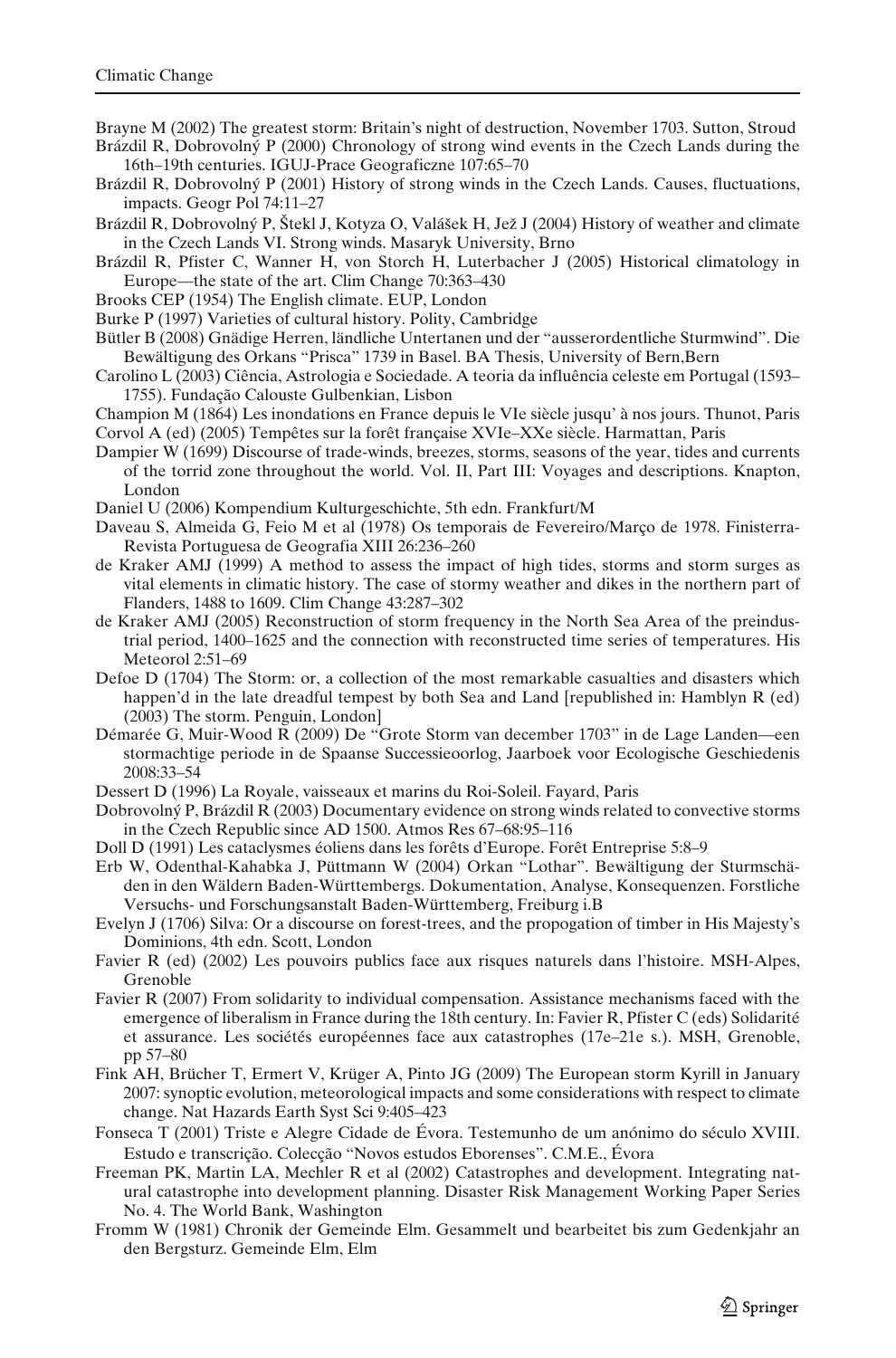- <span id="page-27-0"></span>García-Herrera R, Können GP, Wheeler D et al (2005a) CLIWOC: a climatological database for the world's oceans 1750–1854. Clim Change 73(1–2):1–12
- García-Herrera R, Wilkinson C, Koek FB et al (2005b) Description and general background to ships' logbooks as a source of climatic data. Clim Change 73(1–2):13–36
- Garnier E (2000) The Vosgian Forests tested by storms under the Old Regime (17th–18th Centuries). Revue Géographique de l'Est 40(3):133–139
- Garnier E (2004a) Quatre siècles de tempêtes en forêt. Les phénomènes éoliens majeurs en France entre les XVIe et XIXe siècles. Rendez-Vous Techniques (Office National des Forêts) 3:16–21

Garnier E (2004b) Terre de conquêtes. La forêt vosgienne sous l'Ancien Régime. Fayard, Paris

- Garnier E (2007) La ville face aux caprices du fleuve. L'exemple normand XVIe-XVIIIe siècle. Revue Urbaine 18:41–60
- Golinski J (2001) Exquisite atmography. Theories of the world and experiences of the weather in a diary of 1703. Br J Hist Sci 34:149–171
- Gottschalk MKE (1971–1977) Stormvloeden en revieroverstromingen in Nederland, 3 vols. Van Gorcum, Assen
- Halbwachs M (1950) La Mémoire collective. Presse Universitaire, Paris
- Hallegatte S, Hourcade JC, Ambrosi P (2007) Using climate analogues for assessing climate change economic impacts. Clim Change 82:47–60
- Hamblyn R (2003) Introduction. In: Hamblyn R (ed) The storm. Penguin, London, pp x–x l [original work: Defoe D (1704) The storm: or, a collection of the most remarkable casualties and disasters which happen'd in the late dreadful tempest by both Sea and Land]
- Huhn M (1987) Zwischen Teuerungspolitik und Freiheit des Getreidehandels: Staatliche und städtische Massnahmen in Hungerkrisen 1770–1847. In: Teuteberg HJ (ed) Durchbruch zum modernen Massenkonsum. Coppenrath, Münster, pp 37–90

Husson JP, Weisrock A (2000) L'ouragan du 26 décembre 1999 dans l'Est de la France. Revue Géographique de l'Est 40(3):26–47

- Jones S, Harr P, Abraham J et al (2003) The extratropical transition of tropical cyclones. Forecast challenges, current understanding and future directions. Weather Forecast 18:1052–1092
- Juneja M, Mauelshagen F (2007) Disasters and pre-industrial societies. Historiographic trends and comparative perspectives. Mediev Hist J 10(1–2):1–31
- Kempe M (2003) Noah's flood. The genesis story and natural disasters in early modern times. Environ Hist 9(2):151–171
- Krämer D (2009) Als die Buchen und Tannen "wie Vögelein" flogen. Die Winterstürme "Marcellus" und "Prisca" am 16. und 18. Januar 1739 und ihre Auswirkungen in der Zentralschweiz. Geschichtsfreund 162:143–176
- Lamb HH, Frydendahl K (1991) Historic storms of the North Sea, British Isles and Northwest Europe. Cambridge University Press, Cambridge
- Lisboa JL, Miranda T, Olival F (2002–2005) As Gazetas Manuscritas da Biblioteca Pública de Évora, vol. 1 (1729–1731), vol. 2 (1732–1734). Colibri, Lisboa
- Lubbock B (1934) Barlow's journal of his life at sea in the Kings' ships, 1678–1703, 2 vols. Hurst and Blackett, London
- Ludlum DM (1963) Early American hurricanes 1492–1870. American Meteorological Society, Boston
- Luterbacher J, Xoplaki E, Dietrich D, Rickli R, Jacobeit J, Beck C, Gyalistras D, Schmutz C, Wanner H (2002) Reconstruction of sea-level pressure fields over the Eastern North Atlantic and Europe Back to 1500. Clim Dynam 18:545–561
- Matulla C, Schöner W, Alexandersson H, von Storch H, Wang XL (2008) European storminess: late 19th century to present. Clim Dynam 31:1125–1130
- Mauch C (2009) Introduction. In: Mauch C, Pfister C (eds) Natural disasters, cultural responses. Case studies towards a global environmental history. Lexington, Lanham, pp 1–16
- Mauelshagen F (2009) Disaster and political culture in Germany since 1500. In: Mauch C, Pfister C (eds) Natural disasters, cultural responses. Lexington, Lanham, pp 41–75
- Miranda T (2005) Manual de edição das Gazetas Manuscritas da Biblioteca Pública de Évora, Cultura, Centro de História da Cultura. UNL 21:325–361
- Münchener Rück (ed) (1993) Winterstürme in Europa. Schadenanalyse 1990. Schadenpotentiale. Münchener Rückversicherungs-Gesellschaft, München
- Nora P (1997) Les Lieux de Mémoire, 3 vols. Gallimard, Paris
- Nunes MF (2004) The history of science in Portugal (1930–1940): the sphere of action of a scientific community. eJournal of Portuguese History 2(2). [www.brown.edu/Departments/Portuguese\\_](http://www.brown.edu/Departments/Portuguese_Brazilian_Studies/ejph/) [Brazilian\\_Studies/ejph/](http://www.brown.edu/Departments/Portuguese_Brazilian_Studies/ejph/)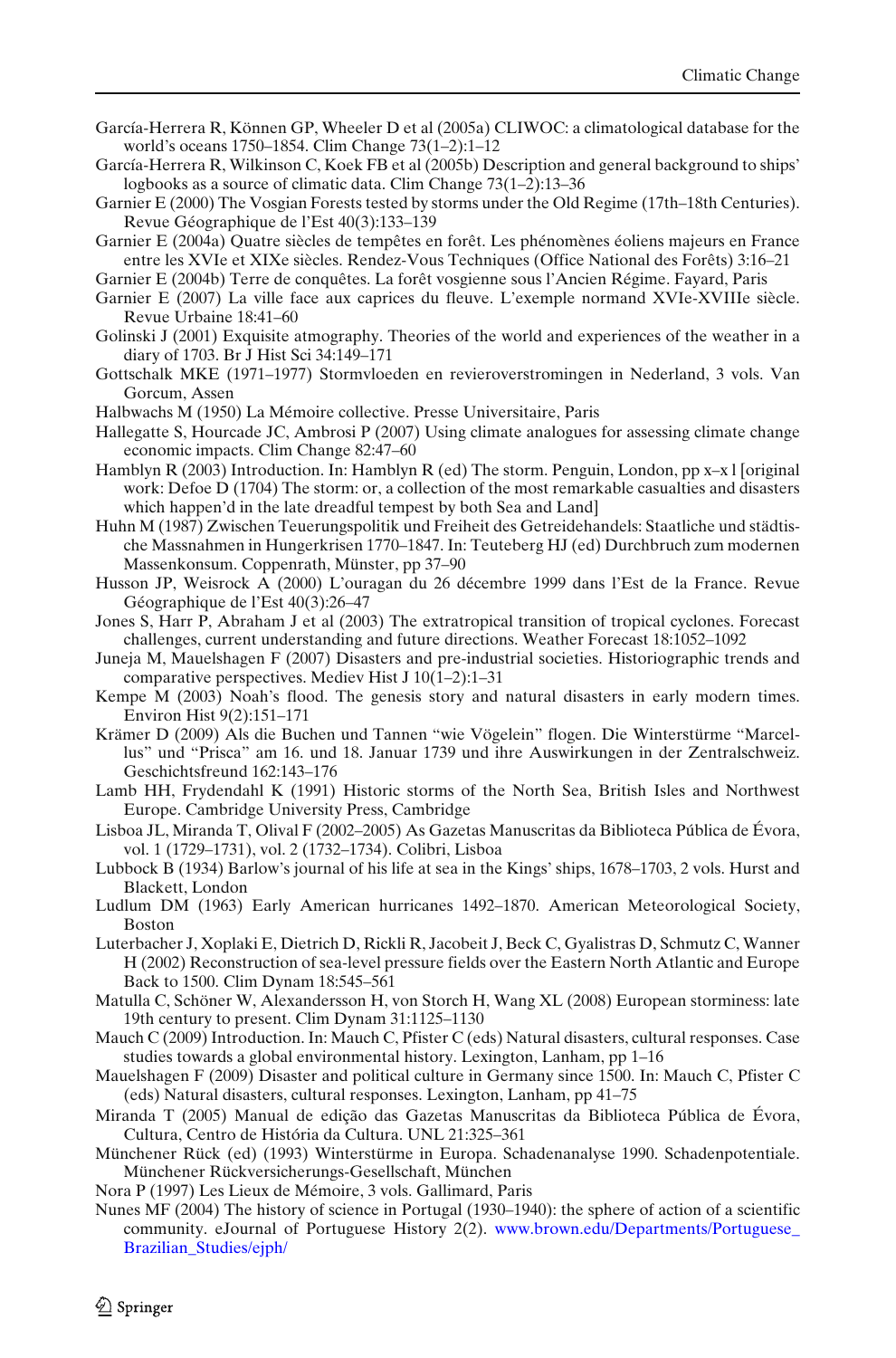- <span id="page-28-0"></span>Parry ML, Canziani OF, Palutikof JP (eds) (2007) Climate change: impacts, adaptation and vulnerability. Contribution of working group II to the fourth assessment report of the Intergovernmental Panel on Climate Change. Cambridge University Press, Cambridge UK
- Pfister C (1998) Raum-zeitliche Rekonstruktion von Witterungsanomalien und Naturkatastrophen 1496–1995. Schlussbericht NFP 31. VdF, Zürich
- Pfister C (1999) Wetternachhersage. 500 Jahre Klimavariationen und Naturkatastrophen 1496–1995. Paul Haupt, Bern
- Pfister C (2001) Klimawandel in der Geschichte Europas. Zur Entwicklung und zum Potenzial der Historischen Klimatologie. OÉZG, OÉsterr Z Gesch.Wiss 12(2):7–43
- Pfister C (2002) Strategien zur Bewältigung von Naturkatastrophen seit 1500. In: Pfister C (ed) Am Tag danach. Zur Bewältigung von Naturkatastrophen in der Schweiz 1500–2000. Haupt, Bern, pp 209–254
- Pfister C (2009) Learning from nature-induced disasters. Theoretical considerations and case studies from Western Europe. In: Mauch C, Pfister C (eds) Natural disasters, cultural responses. Case studies towards a global environmental history. Lexington, Lanham, pp 17–40
- Pfister C, Luterbacher J, Wanner H, Wheeler D, Brázdil R, Ge Q, Hao Z, Moberg A, Grab S, Rosario del Prieto M (2009) Documentary evidence as climate proxies. PAGES (Past Global Changes). <http://www.pages-igbp.org/cgi-bin/WebObjects/products.woa/wa/product?id=331>
- Pinto JG, Zacharias S, Fink AH, Leckebusch GC, Ulbrich U (2009) Factors contributing to the development of extreme North Atlantic cyclones and their relationship with the NAO. Clim Dynam 32:711–737
- Poirrier P (2004) Les enjeux de l'histoire culturelle. Seuil, Paris
- Puyo JI (2005) L'interpretation sylvicole des chablis XVIIe–XX siècle. In: Corvol A (ed) A Tempêtes sur la forêt française. Harmattan, Paris, pp 103–118
- Rohr C (2007) Extreme Naturereignisse im Ostalpenraum. Naturerfahrung im Spätmittelalter und am Beginn der Neuzeit. Böhlau, Köln
- Riggenbach A (1891) Collectanea zur Basler Witterungsgeschichte. Reinhard, Basel
- Roxo MJ, Ventura J (1986) As inundações catastróficas de novembro de 1983 na região de Lisboa-Loures. Estudos em homenagem a Mariano Feio 36:391-405
- Schenk GJ, Engels JI (eds) (2007) Historical disaster research. Concepts, methods and case-studies. Hist Soc Res (Special Issue) 32(3)
- Schiesser HH, Pfister C, Bader J (1997) Winter storms in Switzerland North of the Alps 1864/65- 1993/94. Theor Appl Climatol 58:1–19
- Schraft A, Durand E, Hausmann P (1993) Stürme über Europa. Schäden und Szenarien. Schweizer Rückversicherungs-Gesellschaft, Zürich
- Schüepp M, Schiesser HH, Huntrieser H et al (1994) The winterstorm "Vivian" of 27 February 1990. About the meteorological development, wind forces and damage situation in the forests of Switzerland. Theor Appl Climatol 49:183–200
- Schwarz-Zanetti G, Pfister C, Müller F (1997) "Der schne den pferden bis an bauch gienge". Schneebedeckung und Spätfröste im zentralen Schweizer Mittelland in den Jahren 1730–1760. Argovia 107:99–128
- Schweizerische Rückversicherungs-Gesellschaft (ed) (2007) Natur- und Man-made-Katastrophen im Jahr 2006. Sigma 2. Swiss Re, Zürich
- Stern N (2006) The Stern review on the economics of climate change. [http://www.hm-treasury.](http://www.hm-treasury.gov.uk) [gov.uk](http://www.hm-treasury.gov.uk)
- Taborda JP (2006) O temporal de 3 a 6 de Dezembro de 1739 em Portugal reconstituição através de fontes documentais descritivas. Finisterra-Revista Portuguesa de Geografia XLI 82:73–86
- Torres X (2000) Els llibres de familia de pagès. Memòries de pagès, memòries de mas (segles XVI-XVIII). Biblioteca d'historia rural, Girona
- Trevelyan GM (1930) England under Queen Anne. Part 1—Blenheim. Longmans, London
- Ulbrich U, Fink AH, Klawa M, Pinto JG (2001) Three extreme storms over Europe in December 1999. Weather 56:70–80
- Ulbrich U, Leckebusch GC, Pinto JG (2009) Extra-tropical cyclones in the present and future climate: a review. Theor Appl Climatol 96:117–131
- Usbeck T, Wohlgemuth T, Dobbertin M, Pfister C, Bürgi A, Rebetez M (2010) Increasing storm damage to forests in Switzerland from 1858 to 2007. Agric For Meteorol 150:47–55
- Wang X, Zwiers FW, Swail VR, Feng Y (2009) Trends and variability of storminess in the Northeast Atlantic Region, 1874–2007. Clim Dynam 33:1179–1195
- Wernli H, Dirren S, Liniger MA (2002) Dynamical aspects of the lifecycle of the winter storm "Lothar" (24-26 December 1999). Quart J Roy Meteor Soc 128:405–429